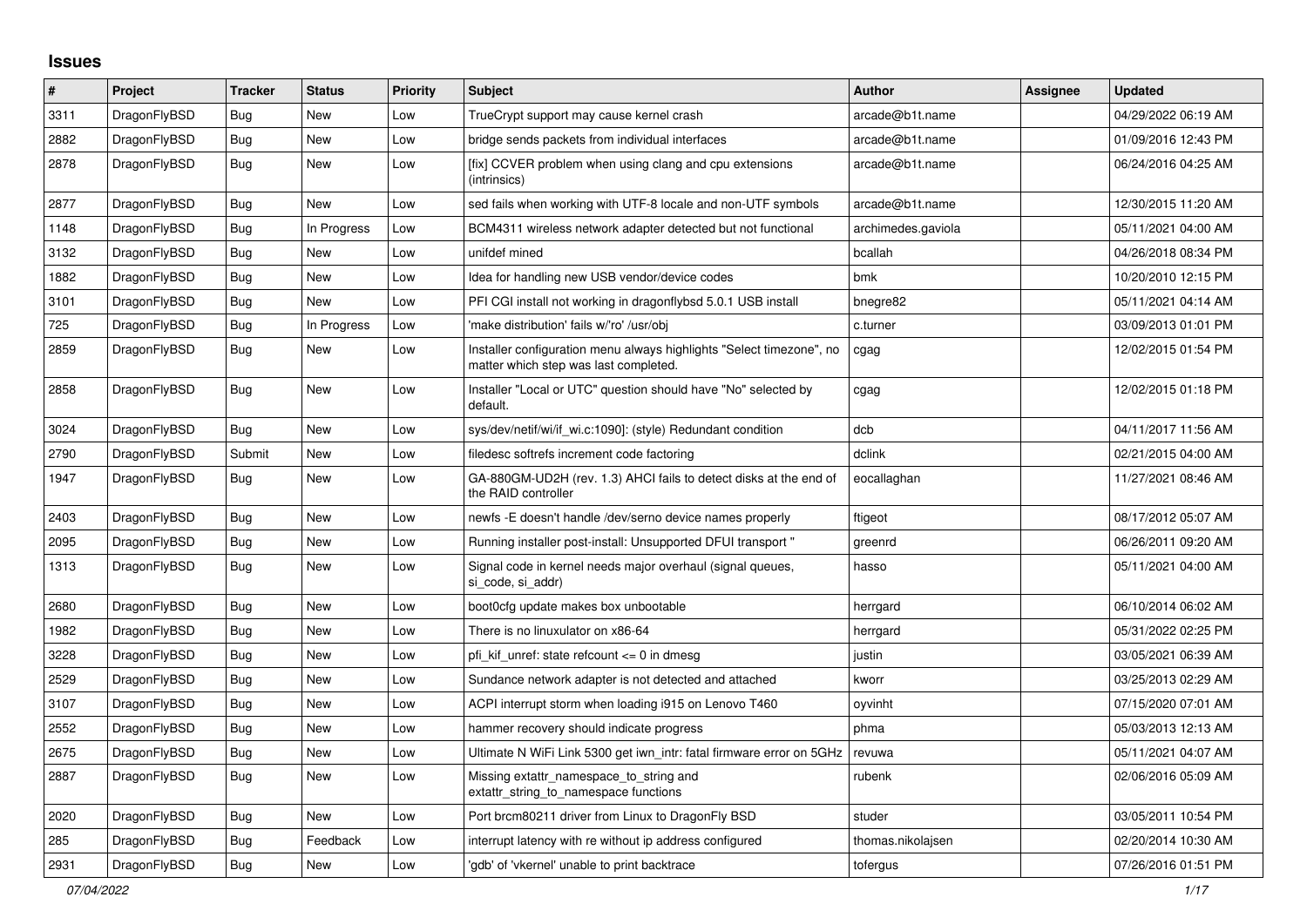| $\vert$ # | Project      | <b>Tracker</b> | <b>Status</b> | <b>Priority</b> | Subject                                                                                                   | Author           | <b>Assignee</b> | <b>Updated</b>      |
|-----------|--------------|----------------|---------------|-----------------|-----------------------------------------------------------------------------------------------------------|------------------|-----------------|---------------------|
| 2636      | DragonFlyBSD | Bug            | Feedback      | Low             | Add -x flag to iostat (a la solaris)                                                                      | tuxillo          |                 | 05/11/2021 04:07 AM |
| 2631      | DragonFlyBSD | Bug            | In Progress   | Low             | Verify library versioning current with full package build and switch it<br>on (after publishing packages) | tuxillo          |                 | 05/11/2021 04:06 AM |
| 2797      | DragonFlyBSD | Bug            | In Progress   | Low             | vkernels with & without machdep.pmap_mmu_optimize                                                         | yellowrabbit2010 |                 | 11/27/2021 08:06 AM |
| 1538      | DragonFlyBSD | <b>Bug</b>     | <b>New</b>    | Low             | mountroot should probe file systems                                                                       | corecode         | alexh           | 11/24/2010 06:35 PM |
| 1127      | DragonFlyBSD | <b>Bug</b>     | Feedback      | Low             | cdrom drive not detected                                                                                  | tgr              | corecode        | 01/15/2015 08:55 AM |
| 385       | DragonFlyBSD | Bug            | Feedback      | Low             | Mail archive address removal                                                                              | justin           | justin          | 03/09/2013 11:24 AM |
| 679       | DragonFlyBSD | Bug            | <b>New</b>    | Low             | Netgraph backward compatibility for old *LEN constants                                                    | nant             | nant            | 02/18/2014 05:45 AM |
| 600       | DragonFlyBSD | <b>Bug</b>     | <b>New</b>    | Low             | /sys/libkern/karc4random                                                                                  | robin carey5     | profmakx        | 01/19/2015 03:07 AM |
| 1532      | DragonFlyBSD | <b>Bug</b>     | <b>New</b>    | Low             | jemalloc doesn't work on DragonFly                                                                        | hasso            | sjg             | 08/02/2011 01:14 AM |
| 1714      | DragonFlyBSD | <b>Bug</b>     | <b>New</b>    | Low             | hwpmc                                                                                                     | alexh            | swildner        | 08/18/2012 02:03 PM |
| 2252      | DragonFlyBSD | Bug            | <b>New</b>    | Low             | snd_hda not useable if loaded via /boot/loader.conf                                                       | xbit             | swildner        | 12/14/2011 12:23 AM |
| 2721      | DragonFlyBSD | Submit         | Feedback      | Low             | Some few zalloc calls to objcache ones replacements                                                       | dclink           | tuxillo         | 05/11/2021 04:08 AM |
| 1428      | DragonFlyBSD | Bug            | Feedback      | Low             | POSIX.1e implementation is too old                                                                        | hasso            | tuxillo         | 05/11/2021 04:00 AM |
| 1819      | DragonFlyBSD | <b>Bug</b>     | In Progress   | Low             | truss - Major revamping task list                                                                         | tuxillo          | tuxillo         | 11/27/2021 08:45 AM |
| 293       | DragonFlyBSD | <b>Bug</b>     | Feedback      | Low             | Various updates to the handbook                                                                           | victor           | victor          | 03/10/2013 04:46 AM |
| 3041      | DragonFlyBSD | Submit         | <b>New</b>    | Normal          | firmware: Remove embedding of multiple images in one module.                                              | Anonymous        |                 | 12/25/2020 02:15 AM |
| 2297      | DragonFlyBSD | Bug            | <b>New</b>    | Normal          | strange NFS (client) error messages / problems                                                            | Anonymous        |                 | 02/19/2012 02:59 PM |
| 2292      | DragonFlyBSD | Bug            | New           | Normal          | re interface with jumbo frames (mtu larger than 1500) hangs after<br>some traffic                         | Anonymous        |                 | 01/31/2012 12:11 AM |
| 2052      | DragonFlyBSD | Bug            | <b>New</b>    | Normal          | Kernel panic: CPU APIC ID out of range                                                                    | Anonymous        |                 | 05/02/2011 11:06 AM |
| 1695      | DragonFlyBSD | <b>Bug</b>     | <b>New</b>    | Normal          | NFS-related system breakdown                                                                              | Anonymous        |                 | 04/10/2014 12:35 AM |
| 1398      | DragonFlyBSD | Submit         | In Progress   | Normal          | hdestroy(3) restricts hash key to point to malloc'ed space                                                | Anonymous        |                 | 08/20/2021 04:06 PM |
| 2806      | DragonFlyBSD | <b>Bug</b>     | <b>New</b>    | Normal          | failed to configure a link-local address on ath0 (errno = 22)                                             | Chingyuan        |                 | 05/25/2021 01:00 AM |
| 989       | DragonFlyBSD | Bug            | New           | Normal          | installer/fdisk trouble with wrapped values                                                               | Discodestroyer   |                 | 02/18/2014 06:27 AM |
| 2620      | DragonFlyBSD | <b>Bug</b>     | <b>New</b>    | Normal          | moused problem                                                                                            | FilippoMo        |                 | 12/20/2013 10:32 AM |
| 2618      | DragonFlyBSD | <b>Bug</b>     | <b>New</b>    | Normal          | mouse problem on RELEASE-3_6_0                                                                            | FilippoMo        |                 | 12/20/2013 03:26 AM |
| 2617      | DragonFlyBSD | <b>Bug</b>     | Feedback      | Normal          | Possible issue with wireless mouse on 3.6 release                                                         | FilippoMo        |                 | 01/14/2015 03:42 PM |
| 2453      | DragonFlyBSD | <b>Bug</b>     | New           | Normal          | panic: assertion "gd->gd_spinlocks == 0" failed                                                           | Johannes.Hofmann |                 | 11/12/2012 12:54 PM |
| 1850      | DragonFlyBSD | <b>Bug</b>     | New           | Normal          | volume-add on hammer root fs panic                                                                        | Johannes.Hofmann |                 | 04/18/2019 04:27 AM |
| 3006      | DragonFlyBSD | <b>Bug</b>     | New           | Normal          | boot0cfg: panic in kern_udev.c in function _udev_dict_set_cstr when<br>installing in VirtualBox           | MichiGreat       |                 | 04/01/2017 02:22 PM |
| 1246      | DragonFlyBSD | <b>Bug</b>     | New           | Normal          | bad resolution (monitor desync) with livedvd                                                              | Przem0l          |                 | 02/18/2014 06:29 AM |
| 2493      | DragonFlyBSD | <b>Bug</b>     | New           | Normal          | vidcontrol: invalid video mode name                                                                       | Svarov           |                 | 01/24/2013 09:55 AM |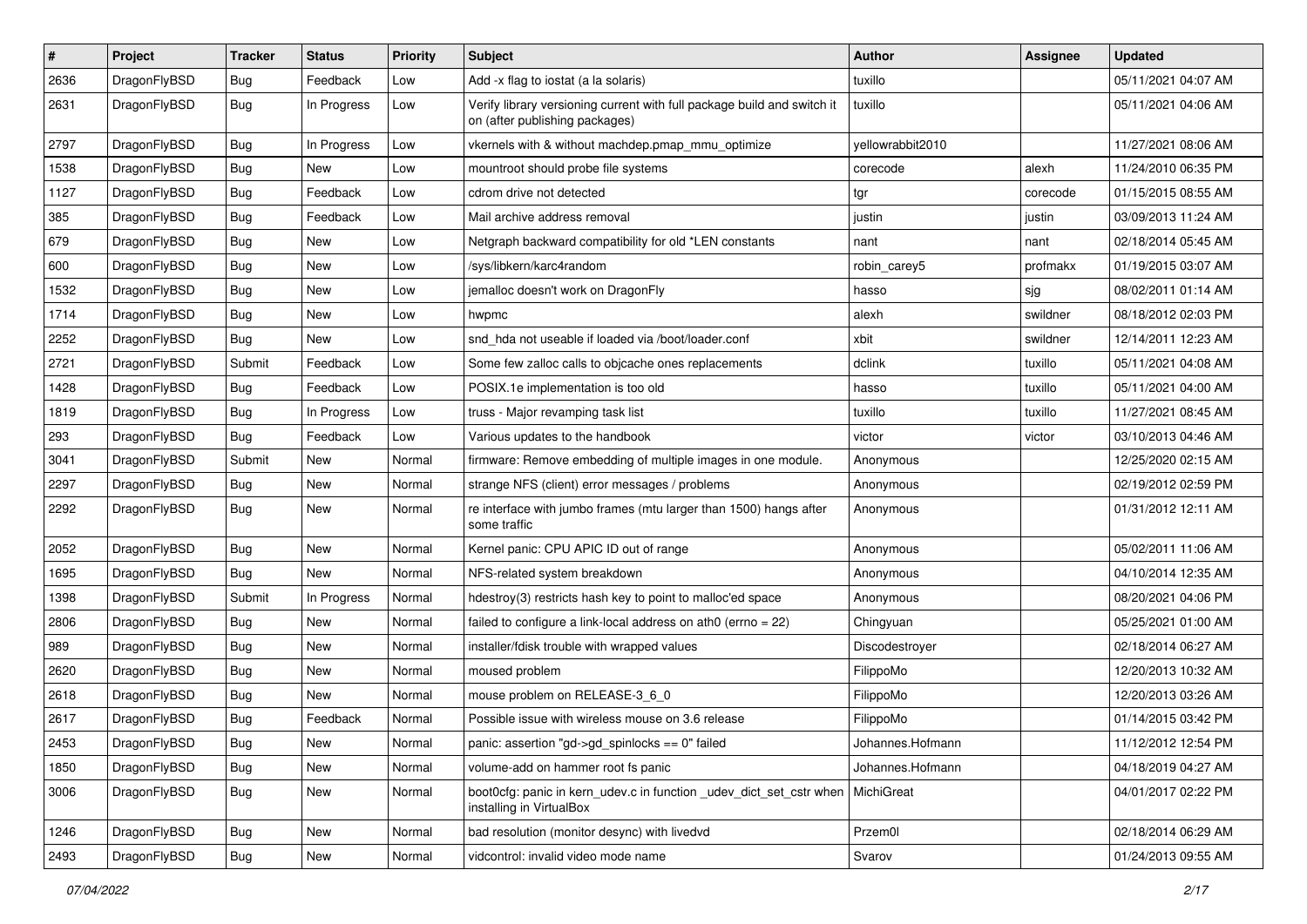| $\pmb{\#}$ | Project      | <b>Tracker</b> | <b>Status</b> | <b>Priority</b> | Subject                                                                                                                      | <b>Author</b>      | <b>Assignee</b> | <b>Updated</b>      |
|------------|--------------|----------------|---------------|-----------------|------------------------------------------------------------------------------------------------------------------------------|--------------------|-----------------|---------------------|
| 2595       | DragonFlyBSD | Bug            | New           | Normal          | DragonFly 3.4.3 crashes on SUN Blade X6250 with Qlogic ISP 2432<br>FC card                                                   | Turvamies          |                 | 10/07/2013 11:53 AM |
| 3219       | DragonFlyBSD | <b>Bug</b>     | <b>New</b>    | Normal          | x11/xorg port can not be build                                                                                               | UlasSAYGIN         |                 | 03/31/2020 08:57 AM |
| 3120       | DragonFlyBSD | Bug            | <b>New</b>    | Normal          | Intel AC 8260 firmware does not load                                                                                         | Vintodrimmer       |                 | 08/28/2018 03:30 AM |
| 2852       | DragonFlyBSD | Bug            | <b>New</b>    | Normal          | Hammer File System - hangs on undo during system boot / mount -<br>will not recover on DragonFlyBSD newer than 3.6.0         | abale              |                 | 05/11/2021 04:07 AM |
| 1941       | DragonFlyBSD | Bug            | <b>New</b>    | Normal          | wlan config crash                                                                                                            | abandon.every.hope |                 | 12/24/2010 07:54 PM |
| 2250       | DragonFlyBSD | Bug            | <b>New</b>    | Normal          | Kernel panic                                                                                                                 | adamk              |                 | 11/23/2018 01:10 AM |
| 3301       | DragonFlyBSD | Bug            | New           | Normal          | Gkrellm from the packages is not showing logged in users in main<br>window, logged in users always $== 0$                    | adrian             |                 | 01/08/2022 04:24 AM |
| 3300       | DragonFlyBSD | Bug            | <b>New</b>    | Normal          | Running Xvnc from TigerVNC package through the INETD daemon<br>in TCP WAIT mode fails hard                                   | adrian             |                 | 01/08/2022 04:25 AM |
| 3299       | DragonFlyBSD | Bug            | In Progress   | Normal          | DragonFlyBSD reports utterly wrong uptime (most of the time, right<br>after booting in)                                      | adrian             |                 | 11/11/2021 01:43 PM |
| 2210       | DragonFlyBSD | Bug            | <b>New</b>    | Normal          | Bugtracker cannot assign default project for new users                                                                       | ahuete.devel       |                 | 11/17/2011 11:30 AM |
| 1824       | DragonFlyBSD | <b>Bug</b>     | Feedback      | Normal          | kernel panic, x86, 2.7.3.859.ge5104                                                                                          | akirchhoff135014   |                 | 03/10/2013 07:49 AM |
| 2520       | DragonFlyBSD | Bug            | New           | Normal          | panic: assertion "IS_SERIALIZED((ifp->if_serializer))" failed in<br>if default serialize assert at /usr/src/sys/net/if.c:437 | ano                |                 | 03/09/2013 12:14 AM |
| 2329       | DragonFlyBSD | <b>Bug</b>     | <b>New</b>    | Normal          | ibm x3550 & acpi                                                                                                             | ano                |                 | 06/03/2014 11:37 AM |
| 3278       | DragonFlyBSD | <b>Bug</b>     | <b>New</b>    | Normal          | Second screen image is distorted                                                                                             | arcade@b1t.name    |                 | 07/10/2021 03:36 AM |
| 3209       | DragonFlyBSD | Bug            | <b>New</b>    | Normal          | svc has some minor bugs                                                                                                      | arcade@b1t.name    |                 | 10/24/2019 09:08 AM |
| 2107       | DragonFlyBSD | Bug            | New           | Normal          | 2.10.1 sata dvd drive issue                                                                                                  | ausppc             |                 | 07/31/2011 08:41 PM |
| 331        | DragonFlyBSD | Bug            | In Progress   | Normal          | ftpsesame (aka Bridging S01E03)                                                                                              | bastyaelvtars      |                 | 03/09/2013 12:28 PM |
| 1718       | DragonFlyBSD | Bug            | Feedback      | Normal          | IDE disk drive not detected by x86_64 2.6.1 Live CD                                                                          | bcox               |                 | 11/27/2021 08:25 AM |
| 3284       | DragonFlyBSD | Bug            | <b>New</b>    | Normal          | Wrong towlower() result for U+038A                                                                                           | bhaible            |                 | 07/10/2021 03:34 AM |
| 3283       | DragonFlyBSD | Bug            | <b>New</b>    | Normal          | mknodat() cannot create FIFOs                                                                                                | bhaible            |                 | 07/10/2021 03:34 AM |
| 3282       | DragonFlyBSD | <b>Bug</b>     | <b>New</b>    | Normal          | unexpected errno value from fopen()                                                                                          | bhaible            |                 | 07/10/2021 03:34 AM |
| 3281       | DragonFlyBSD | Bug            | <b>New</b>    | Normal          | Crash after leaving unattended for a while                                                                                   | bhaible            |                 | 07/10/2021 03:32 AM |
| 3110       | DragonFlyBSD | <b>Bug</b>     | New           | Normal          | crash with ipfw3 under load                                                                                                  | bnegre82           |                 | 12/09/2017 06:22 AM |
| 1594       | DragonFlyBSD | Bug            | New           | Normal          | Kernel panic during boot from Live CD on Dell E6400                                                                          | bodie              |                 | 05/11/2021 03:54 AM |
| 1521       | DragonFlyBSD | Bug            | Feedback      | Normal          | amd64 2.4 livecd won't mount root at boot                                                                                    | bolapara           |                 | 01/28/2018 03:45 AM |
| 2115       | DragonFlyBSD | <b>Bug</b>     | New           | Normal          | [msk] system freeze after receive some paquet                                                                                | bsdsx              |                 | 08/22/2011 10:22 AM |
| 2319       | DragonFlyBSD | <b>Bug</b>     | New           | Normal          | crypt/passwd forward compat                                                                                                  | c.turner1          |                 | 02/28/2012 12:39 PM |
| 1618       | DragonFlyBSD | Bug            | Feedback      | Normal          | collision for 'struct pmap' when using RPC and <sys user.h=""></sys>                                                         | carenas            |                 | 05/11/2021 04:05 AM |
| 3143       | DragonFlyBSD | Bug            | New           | Normal          | assertion "0" failed in hammer2_inode_xop_chain_sync                                                                         | cbin               |                 | 07/18/2018 12:50 PM |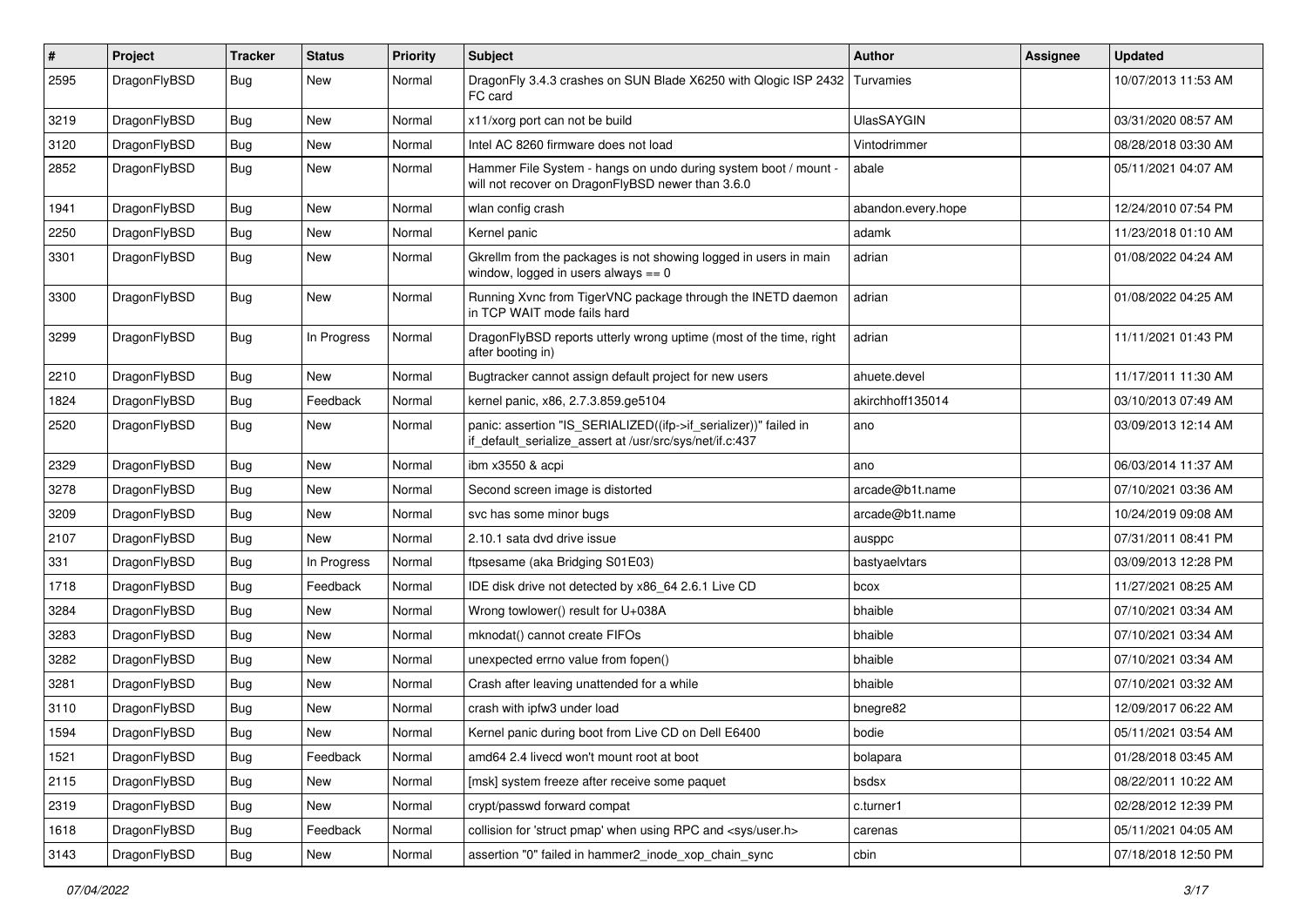| $\vert$ # | Project      | <b>Tracker</b> | <b>Status</b> | <b>Priority</b> | <b>Subject</b>                                                                                                                                            | <b>Author</b> | Assignee | <b>Updated</b>      |
|-----------|--------------|----------------|---------------|-----------------|-----------------------------------------------------------------------------------------------------------------------------------------------------------|---------------|----------|---------------------|
| 3139      | DragonFlyBSD | <b>Bug</b>     | New           | Normal          | USB Mouse Does Not Work in DragonflyBSD guest on VirtualBox                                                                                               | chiguy1256    |          | 06/24/2018 10:14 PM |
| 3280      | DragonFlyBSD | Bug            | <b>New</b>    | Normal          | KMS console and i915(4) not working in 6.0                                                                                                                | cmusser       |          | 07/10/2021 03:35 AM |
| 1481      | DragonFlyBSD | Bug            | Feedback      | Normal          | panic: assertion: kva_p(buf) in soopt_from_kbuf (after ipfw pipe<br>show, 2.2.1-R)                                                                        | combiner      |          | 05/11/2021 04:01 AM |
| 1307      | DragonFlyBSD | Bug            | In Progress   | Normal          | hammer tid -2 shows unexpected result                                                                                                                     | corecode      |          | 10/18/2016 05:29 PM |
| 2687      | DragonFlyBSD | <b>Bug</b>     | New           | Normal          | natacontrol software RAID in installer                                                                                                                    | csmelosky     |          | 06/22/2014 12:03 PM |
| 3243      | DragonFlyBSD | Bug            | <b>New</b>    | Normal          | SMART status not reported properly for SSD disks                                                                                                          | daftaupe      |          | 09/09/2020 11:03 PM |
| 3227      | DragonFlyBSD | Submit         | New           | Normal          | Add HAMMER2 instructions in the installation medium README                                                                                                | daftaupe      |          | 03/26/2020 03:34 PM |
| 2994      | DragonFlyBSD | Bug            | New           | Normal          | Intermittent boot hangs after git: hammer - HAMMER Version 7                                                                                              | davshao       |          | 03/30/2017 02:06 PM |
| 2835      | DragonFlyBSD | Bug            | New           | Normal          | /usr/include/c++/5.0/bits/c++locale.h likes<br>POSIX C_SOURCE>=200809                                                                                     | davshao       |          | 11/18/2015 03:40 AM |
| 2688      | DragonFlyBSD | Bug            | New           | Normal          | 67613368bdda7 Fix wrong checks for U4B presence Asrock Z77M<br>difficulty detecting USB keyboard                                                          | davshao       |          | 06/28/2014 07:08 PM |
| 2652      | DragonFlyBSD | Bug            | <b>New</b>    | Normal          | 189a0ff3761b47  ix: Implement MSI-X support locks up Lenovo<br>S10 Intel Atom n270                                                                        | davshao       |          | 05/14/2014 01:55 AM |
| 2414      | DragonFlyBSD | <b>Bug</b>     | In Progress   | Normal          | Lenovo S10 acpi freeze (not new)                                                                                                                          | davshao       |          | 05/11/2021 04:13 AM |
| 3076      | DragonFlyBSD | Bug            | New           | Normal          | sys/dev/netif/ig hal/e1000 ich8lan.c:1594: sanity checking mixup?                                                                                         | dcb           |          | 10/11/2017 01:58 AM |
| 3025      | DragonFlyBSD | Bug            | <b>New</b>    | Normal          | sys/dev/powermng/powernow/powernow.c:284: bad comparison?                                                                                                 | dcb           |          | 09/23/2017 07:45 AM |
| 3022      | DragonFlyBSD | <b>Bug</b>     | New           | Normal          | sys/dev/netif/ath/ath/if_ath.c:2142: strange bitmask?                                                                                                     | dcb           |          | 04/11/2017 11:49 AM |
| 3021      | DragonFlyBSD | Bug            | In Progress   | Normal          | sys/dev/drm/i915/i915_gem_stolen.c:115]: (error) Signed integer<br>overflow for expression '65535<<20'                                                    | dcb           |          | 04/11/2017 12:46 PM |
| 3018      | DragonFlyBSD | Bug            | New           | Normal          | sys/bus/u4b/wlan/if run.c:5464]: (style) Redundant condition                                                                                              | dcb           |          | 04/11/2017 11:26 AM |
| 3011      | DragonFlyBSD | Bug            | In Progress   | Normal          | dragonfly/sys/dev/netif/re/re.c: suspicious code?                                                                                                         | dcb           |          | 07/29/2017 01:26 AM |
| 3147      | DragonFlyBSD | Submit         | New           | Normal          | Enable headless installation                                                                                                                              | ddegroot      |          | 10/09/2018 01:25 PM |
| 2708      | DragonFlyBSD | Bug            | New           | Normal          | unable to send TCP nor UDP on age(4) interface                                                                                                            | dermiste      |          | 05/11/2021 03:54 AM |
| 1774      | DragonFlyBSD | Bug            | New           | Normal          | New IP header cleanup branch available for testing                                                                                                        | dillon        |          | 05/15/2022 10:59 AM |
| 1448      | DragonFlyBSD | Bug            | Feedback      | Normal          | panic: assertion: _tp->tt_msg->tt_cpuid == mycpuid in<br>tcp_callout_active tcp_output tcp_usr_send netmsg_pru_send<br>netmsg_service tcpmsg_service_loop | dillon        |          | 05/11/2021 04:00 AM |
| 1429      | DragonFlyBSD | Bug            | Feedback      | Normal          | vkernel bug - "mfree: m->m_nextpkt != NULL"                                                                                                               | dillon        |          | 05/11/2021 04:00 AM |
| 1336      | DragonFlyBSD | <b>Bug</b>     | In Progress   | Normal          | Still looking for reports of missed directory entries w/ HAMMER                                                                                           | dillon        |          | 05/11/2021 04:00 AM |
| 3117      | DragonFlyBSD | Bug            | New           | Normal          | Problem with colours if "intel" video-driver used                                                                                                         | dpostolov     |          | 01/07/2018 11:35 PM |
| 3116      | DragonFlyBSD | <b>Bug</b>     | New           | Normal          | da0 detects on very big volume if to _remove_ usb install stick and<br>reboot on Intel NUC5PPYH                                                           | dpostolov     |          | 01/07/2018 09:40 PM |
| 1877      | DragonFlyBSD | Bug            | New           | Normal          | Freeze during 1st hammer cleanup after new install                                                                                                        | elekktretterr |          | 05/15/2022 11:43 AM |
| 1669      | DragonFlyBSD | <b>Bug</b>     | In Progress   | Normal          | Drive wont open using button                                                                                                                              | elekktretterr |          | 02/29/2012 12:05 PM |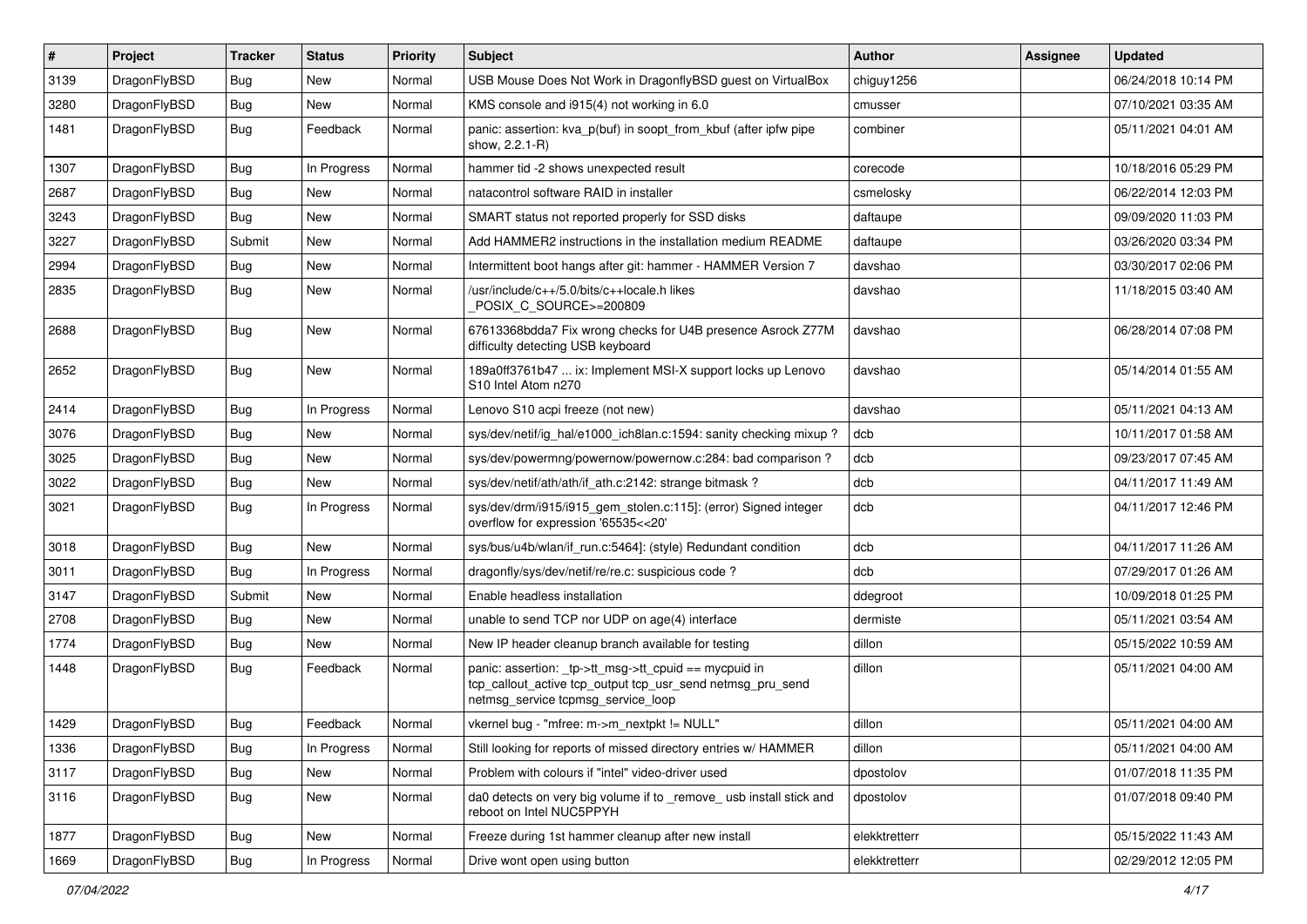| $\sharp$ | Project      | <b>Tracker</b> | <b>Status</b> | <b>Priority</b> | Subject                                                                                                    | Author        | Assignee | <b>Updated</b>      |
|----------|--------------|----------------|---------------|-----------------|------------------------------------------------------------------------------------------------------------|---------------|----------|---------------------|
| 1668     | DragonFlyBSD | <b>Bug</b>     | Feedback      | Normal          | Power button not working                                                                                   | elekktretterr |          | 03/10/2013 06:22 AM |
| 1634     | DragonFlyBSD | Bug            | New           | Normal          | panic: spin lock: 0xe4ad1320, indefinitive wait!                                                           | elekktretterr |          | 01/19/2015 03:21 AM |
| 1613     | DragonFlyBSD | <b>Bug</b>     | Feedback      | Normal          | USB Keyboard not working on master                                                                         | elekktretterr |          | 05/11/2021 04:05 AM |
| 1463     | DragonFlyBSD | <b>Bug</b>     | New           | Normal          | Mountroot before drives are initialized                                                                    | elekktretterr |          | 12/07/2010 01:30 PM |
| 1456     | DragonFlyBSD | Bug            | Feedback      | Normal          | Microsoft wireless desktop problems                                                                        | elekktretterr |          | 01/15/2015 08:34 AM |
| 1454     | DragonFlyBSD | <b>Bug</b>     | Feedback      | Normal          | Unable to boot from external USB DVD drive                                                                 | elekktretterr |          | 05/11/2021 04:01 AM |
| 1194     | DragonFlyBSD | Bug            | <b>New</b>    | Normal          | SCSI errors while trying to copy photos from my camera                                                     | elekktretterr |          | 01/14/2015 04:39 PM |
| 1181     | DragonFlyBSD | <b>Bug</b>     | In Progress   | Normal          | ACX111 panic                                                                                               | elekktretterr |          | 05/11/2021 04:00 AM |
| 2254     | DragonFlyBSD | <b>Bug</b>     | New           | Normal          | panic: assertion "ref < &td->td_toks_end" failed in lwkt_gettoken at<br>/usr/src/sys/kern/lwkt_token.c:588 | eocallaghan   |          | 12/05/2011 10:21 PM |
| 2164     | DragonFlyBSD | Bug            | New           | Normal          | panic on reboot from usb.                                                                                  | eocallaghan   |          | 10/27/2011 09:29 AM |
| 2161     | DragonFlyBSD | <b>Bug</b>     | New           | Normal          | Outdated xorg.conf file gets installed into etc and screws up mouse                                        | eocallaghan   |          | 10/27/2011 01:51 PM |
| 2158     | DragonFlyBSD | <b>Bug</b>     | <b>New</b>    | Normal          | iwn panics with assertion on boot.                                                                         | eocallaghan   |          | 10/24/2011 04:13 PM |
| 1592     | DragonFlyBSD | <b>Bug</b>     | Feedback      | Normal          | AcpiOSUnmapMemory: Warning, deallocation did not track<br>allocation.                                      | eocallaghan   |          | 06/02/2014 07:45 AM |
| 1591     | DragonFlyBSD | Bug            | Feedback      | Normal          | Lenovo X301 hangs with AHCI Driver CMD TIMEOUT<br>STS=d0 <bsy></bsy>                                       | eocallaghan   |          | 05/11/2021 04:05 AM |
| 2544     | DragonFlyBSD | <b>Bug</b>     | New           | Normal          | live DVD system boot (menu option 1) caused db> prompt on<br>PE1950                                        | estrabd       |          | 05/11/2021 03:54 AM |
| 3276     | DragonFlyBSD | Submit         | New           | Normal          | Add option controlling whether gpt expand expands the last partition<br>(needs testing)                    | falsifian     |          | 07/10/2021 03:35 AM |
| 2075     | DragonFlyBSD | Bug            | New           | Normal          | pflogd on x86 64                                                                                           | fanch         |          | 05/16/2011 04:04 PM |
| 2569     | DragonFlyBSD | <b>Bug</b>     | New           | Normal          | ctime NFS                                                                                                  | ferney        |          | 08/11/2013 04:35 AM |
| 1672     | DragonFlyBSD | <b>Bug</b>     | Feedback      | Normal          | panic (trap 12) around btree_search() in 2.4.1-RELEASE                                                     | floid         |          | 01/19/2015 03:36 AM |
| 979      | DragonFlyBSD | Bug            | Feedback      | Normal          | Failure-prone USB mass storage (SB600? msdosfs? CAM?)                                                      | floid         |          | 01/15/2015 08:38 AM |
| 846      | DragonFlyBSD | Bug            | Feedback      | Normal          | USB bugs:usb mouse can't used!                                                                             | frankning     |          | 01/15/2015 08:36 AM |
| 1899     | DragonFlyBSD | <b>Bug</b>     | New           | Normal          | Keyboard doesn't work                                                                                      | fransm        |          | 05/15/2022 03:32 PM |
| 2803     | DragonFlyBSD | <b>Bug</b>     | New           | Normal          | HAMMER: Warning: UNDO area too small!                                                                      | ftigeot       |          | 03/11/2015 03:42 PM |
| 2674     | DragonFlyBSD | <b>Bug</b>     | New           | Normal          | <b>GPT Support</b>                                                                                         | ftigeot       |          | 12/28/2015 02:54 PM |
| 2619     | DragonFlyBSD | <b>Bug</b>     | New           | Normal          | DragonFly 3.6 can't be installed on a 6TB volume                                                           | ftigeot       |          | 02/23/2014 11:55 PM |
| 2535     | DragonFlyBSD | <b>Bug</b>     | New           | Normal          | Imap processes apparentlt blocked on disk I/O                                                              | ftigeot       |          | 04/02/2013 09:31 AM |
| 2122     | DragonFlyBSD | Submit         | New           | Normal          | [Review] Fixes to the VFS layer                                                                            | ftigeot       |          | 05/31/2022 03:25 PM |
| 2051     | DragonFlyBSD | <b>Bug</b>     | New           | Normal          | No ipv6 lan route entry created on 2.10                                                                    | ftigeot       |          | 04/21/2011 10:37 AM |
| 1923     | DragonFlyBSD | <b>Bug</b>     | New           | Normal          | Abysmal NFS performance with IPv6                                                                          | ftigeot       |          | 12/05/2010 09:34 PM |
| 1826     | DragonFlyBSD | Bug            | New           | Normal          | panic during boot: assertion so->so_port  in tcp_input                                                     | ftigeot       |          | 05/15/2022 11:05 AM |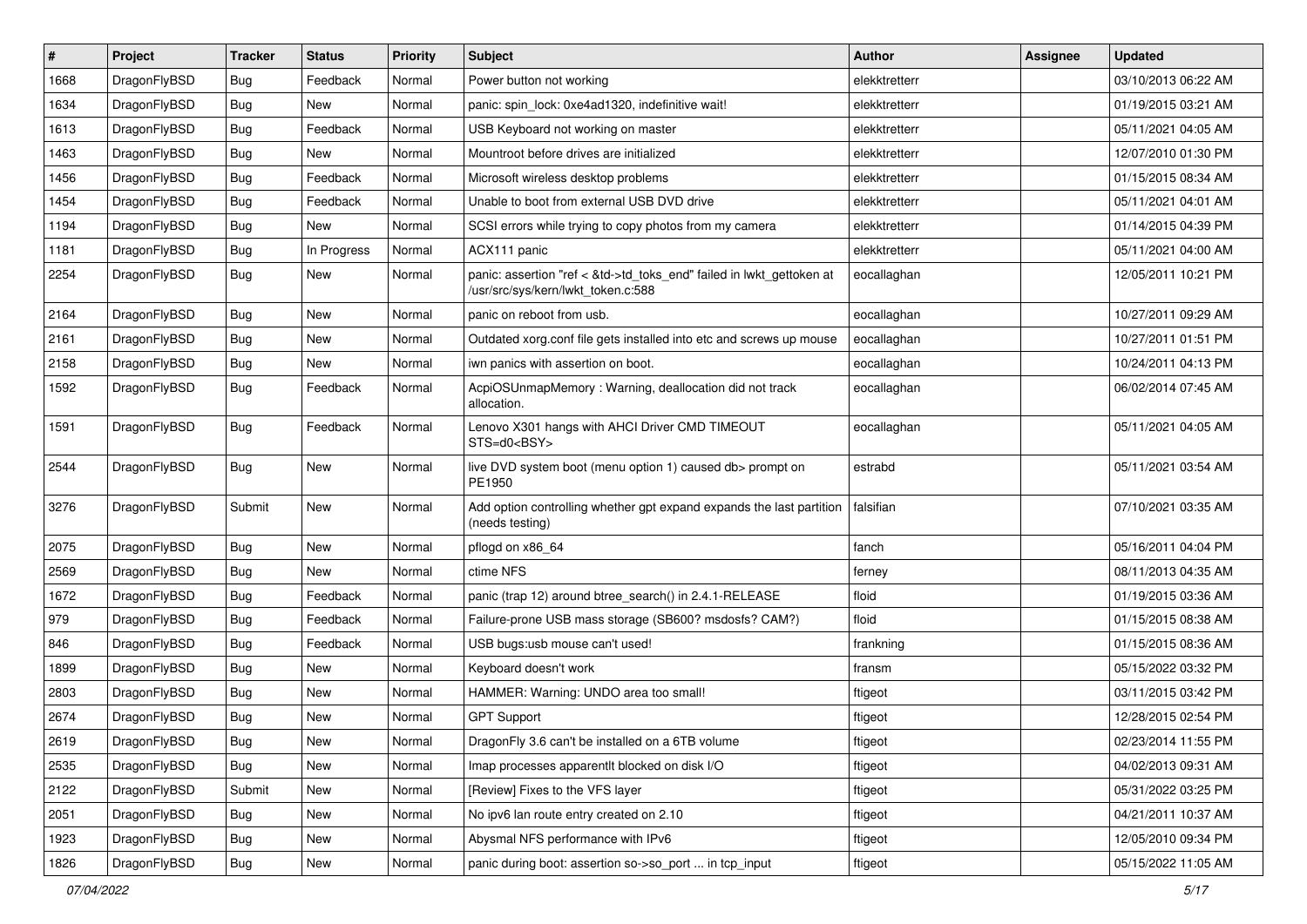| $\vert$ # | Project      | <b>Tracker</b> | <b>Status</b> | <b>Priority</b> | <b>Subject</b>                                                                                             | Author          | Assignee | <b>Updated</b>      |
|-----------|--------------|----------------|---------------|-----------------|------------------------------------------------------------------------------------------------------------|-----------------|----------|---------------------|
| 1818      | DragonFlyBSD | <b>Bug</b>     | New           | Normal          | panic: Bad tailg NEXT (kqueue issue ?)                                                                     | ftigeot         |          | 05/15/2022 11:40 AM |
| 3165      | DragonFlyBSD | Bug            | <b>New</b>    | Normal          | Looping at boot time                                                                                       | gop             |          | 12/28/2018 01:04 PM |
| 2094      | DragonFlyBSD | <b>Bug</b>     | New           | Normal          | Segfault when gdb printing backtrace from core dump                                                        | greenrd         |          | 06/25/2011 04:14 PM |
| 1563      | DragonFlyBSD | Bug            | Feedback      | Normal          | reset(1) doesn't reset terminal to the defaults                                                            | hasso           |          | 03/10/2013 04:17 AM |
| 1525      | DragonFlyBSD | <b>Bug</b>     | New           | Normal          | boehm-gc problems                                                                                          | hasso           |          | 10/13/2012 07:13 PM |
| 1502      | DragonFlyBSD | <b>Bug</b>     | In Progress   | Normal          | Lock while deleting files from nohistory HAMMER directories                                                | hasso           |          | 03/10/2013 04:28 AM |
| 1486      | DragonFlyBSD | Bug            | Feedback      | Normal          | Interrupt storm related to SATA DVD device                                                                 | hasso           |          | 05/11/2021 04:01 AM |
| 2125      | DragonFlyBSD | <b>Bug</b>     | New           | Normal          | Weird garbage in dmesg                                                                                     | herrgard        |          | 08/30/2011 08:04 PM |
| 2045      | DragonFlyBSD | Bug            | <b>New</b>    | Normal          | ral(4): Fatal trap 12: page fault while in kernel mode (two panics)                                        | herrgard        |          | 11/03/2011 05:34 PM |
| 3206      | DragonFlyBSD | Submit         | <b>New</b>    | Normal          | update psm/kbd to FreeBSD 12.0 code                                                                        | htse            |          | 10/05/2019 03:49 PM |
| 3201      | DragonFlyBSD | Submit         | New           | Normal          | Fixes make search display                                                                                  | htse            |          | 08/20/2021 04:02 PM |
| 3189      | DragonFlyBSD | Bug            | <b>New</b>    | Normal          | Allow DragonFly Mail Agent to accept an alternate config via<br>command line switch                        | iang            |          | 08/16/2021 12:42 AM |
| 3029      | DragonFlyBSD | <b>Bug</b>     | <b>New</b>    | Normal          | Running DflyBSD 4.8 on FreeBSD bhyve as a guest                                                            | iron            |          | 05/13/2022 04:33 AM |
| 2604      | DragonFlyBSD | <b>Bug</b>     | <b>New</b>    | Normal          | dell laptop does not boot with LATEST                                                                      | isenmann        |          | 11/20/2013 02:07 AM |
| 3134      | DragonFlyBSD | <b>Bug</b>     | New           | Normal          | RFC 3021 (/31 networks) appear to be unsupported                                                           | jailbird        |          | 05/16/2018 11:03 PM |
| 2369      | DragonFlyBSD | Bug            | New           | Normal          | panic: Bad link elm 0xffffffe07edf6068 next->prev != elm                                                   | jaydg           |          | 08/15/2012 03:04 AM |
| 2308      | DragonFlyBSD | <b>Bug</b>     | New           | Normal          | System freeze when unloading snd_hda                                                                       | jaydg           |          | 02/19/2012 07:15 AM |
| 2731      | DragonFlyBSD | <b>Bug</b>     | In Progress   | Normal          | Screen full of random colors when starting Xorg with Intel Haswell<br>HD Graphics P4600                    | ikatzmaier      |          | 11/12/2014 04:08 PM |
| 2890      | DragonFlyBSD | <b>Bug</b>     | New           | Normal          | not able to boot usb installer on Toshiba Chromebook 2                                                     | johnnywhishbone |          | 02/22/2016 03:42 AM |
| 2712      | DragonFlyBSD | Bug            | <b>New</b>    | Normal          | connect(2) returns EINVAL when retrying after ECONNREFUSED                                                 | jorisgio        |          | 08/14/2014 05:31 PM |
| 2568      | DragonFlyBSD | <b>Bug</b>     | New           | Normal          | <b>AHCI</b> panic                                                                                          | josepht         |          | 06/07/2013 05:52 PM |
| 2013      | DragonFlyBSD | Bug            | In Progress   | Normal          | oversized DMA request loop                                                                                 | josepht         |          | 05/11/2021 04:06 AM |
| 1745      | DragonFlyBSD | Bug            | Feedback      | Normal          | kmalloc panic                                                                                              | josepht         |          | 05/11/2021 04:05 AM |
| 1330      | DragonFlyBSD | <b>Bug</b>     | Feedback      | Normal          | Hammer, usb disk, SYNCHRONIZE CACHE failure                                                                | josepht         |          | 06/02/2014 04:56 AM |
| 1717      | DragonFlyBSD | Bug            | Feedback      | Normal          | HAMMER panic in hammer_cursor_down()                                                                       | josepht1        |          | 05/11/2021 04:05 AM |
| 2245      | DragonFlyBSD | Bug            | New           | Normal          | panic: assertion "ref < &td->td_toks_end" failed in lwkt_gettoken at<br>/usr/src/sys/kern/lwkt_token.c:588 | juanfra684      |          | 11/22/2011 07:41 PM |
| 2153      | DragonFlyBSD | Bug            | New           | Normal          | Too many unuseful warnings at boot                                                                         | juanfra684      |          | 10/18/2011 10:16 PM |
| 2444      | DragonFlyBSD | Bug            | New           | Normal          | Crash during Hammer overnight cleanup                                                                      | justin          |          | 11/04/2012 07:58 AM |
| 2090      | DragonFlyBSD | <b>Bug</b>     | Feedback      | Normal          | snd_hda does not support headphone automute                                                                | justin          |          | 03/29/2012 08:03 PM |
| 2645      | DragonFlyBSD | Bug            | New           | Normal          | panic with dsched fq and ioprio                                                                            | jyoung15        |          | 02/20/2014 07:29 AM |
| 1727      | DragonFlyBSD | Bug            | Feedback      | Normal          | CD boot panic (2.6.1) (usb?)                                                                               | kiril           |          | 05/15/2022 05:10 AM |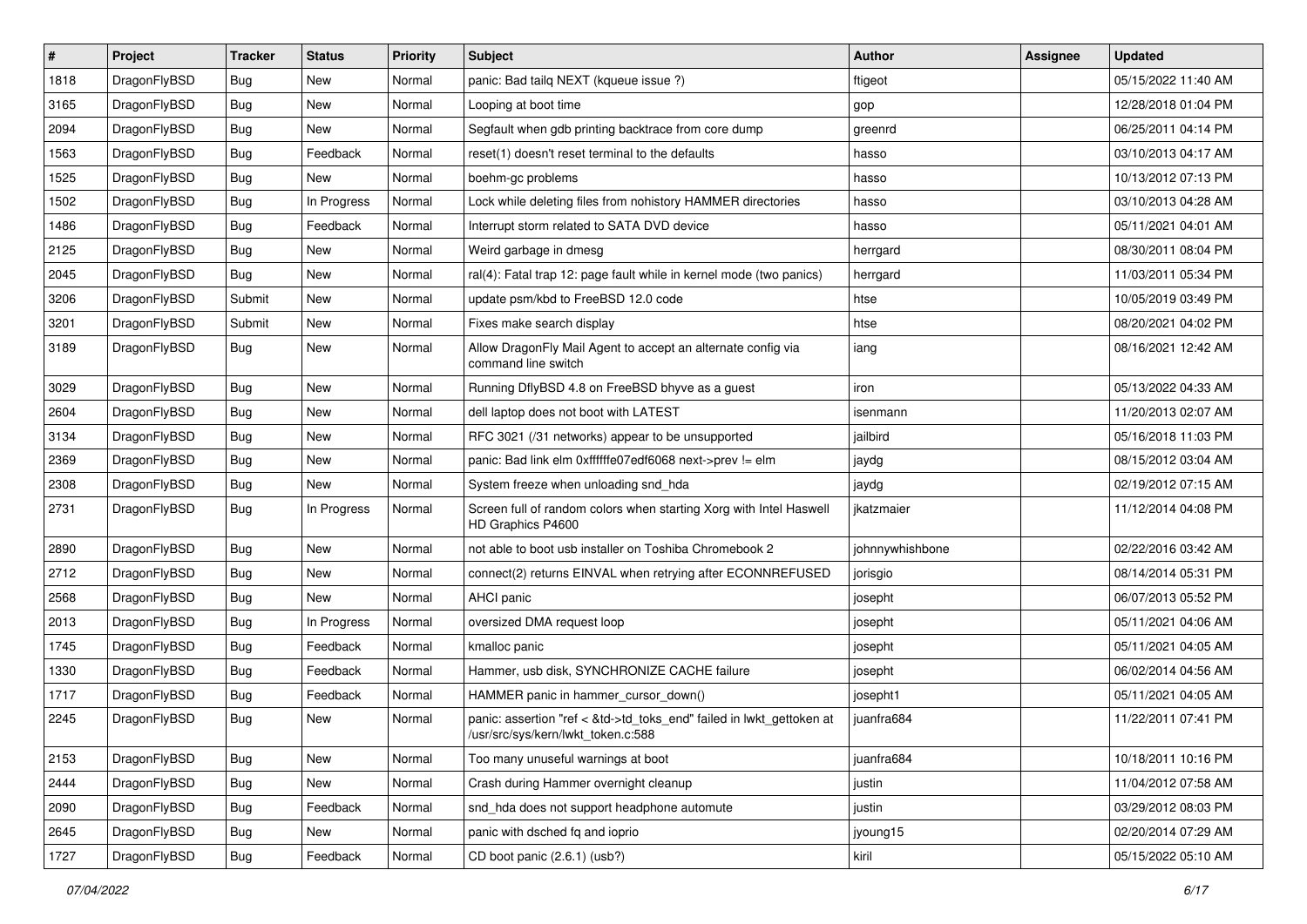| #    | Project      | <b>Tracker</b> | <b>Status</b> | <b>Priority</b> | Subject                                                                                                 | <b>Author</b> | Assignee | <b>Updated</b>      |
|------|--------------|----------------|---------------|-----------------|---------------------------------------------------------------------------------------------------------|---------------|----------|---------------------|
| 2288 | DragonFlyBSD | <b>Bug</b>     | Feedback      | Normal          | Random IO performance loss introduced since January 1st                                                 | lentferj      |          | 01/23/2013 04:21 PM |
| 1939 | DragonFlyBSD | <b>Bug</b>     | New           | Normal          | Panic on nightly build and stress test box                                                              | lentferj      |          | 12/18/2010 08:41 AM |
| 1916 | DragonFlyBSD | Bug            | New           | Normal          | Constant crashes on x86 64 with UFS                                                                     | lentferj      |          | 11/21/2010 07:40 PM |
| 2892 | DragonFlyBSD | <b>Bug</b>     | New           | Normal          | swap_pager:indefinite wait bufferf error                                                                | <b>Ihmwzy</b> |          | 02/21/2016 10:32 PM |
| 3310 | DragonFlyBSD | <b>Bug</b>     | In Progress   | Normal          | NVMM+QEMU fail to boot with UEFI: Mem Assist Failed<br>[gpa=0xfffffff0]                                 | liweitianux   |          | 01/11/2022 03:22 PM |
| 2917 | DragonFlyBSD | <b>Bug</b>     | New           | Normal          | da8: reading primary partition table: error accessing offset<br>000000000000 for 512                    | liweitianux   |          | 05/11/2021 08:43 PM |
| 2565 | DragonFlyBSD | <b>Bug</b>     | <b>New</b>    | Normal          | "ifconfig ix0 up" panic                                                                                 | Itpig402a     |          | 06/03/2013 05:46 AM |
| 2434 | DragonFlyBSD | <b>Bug</b>     | New           | Normal          | BTX Halted - Boot fails on USB/GUI                                                                      | lucmv         |          | 10/17/2012 08:12 PM |
| 2808 | DragonFlyBSD | <b>Bug</b>     | New           | Normal          | X freeze by switching between X and VT - results in black screen                                        | lukesky333    |          | 05/11/2021 03:55 AM |
| 2531 | DragonFlyBSD | <b>Bug</b>     | <b>New</b>    | Normal          | camcontrol fails to disable APM                                                                         | m.lombardi85  |          | 03/23/2013 12:28 PM |
| 2167 | DragonFlyBSD | Bug            | New           | Normal          | shutdown/reboot fails after uptime msg                                                                  | marino        |          | 11/28/2011 03:01 AM |
| 3035 | DragonFlyBSD | <b>Bug</b>     | New           | Normal          | panic: assertion "cpu >= 0 && cpu < ncpus" failed in netisr_cpuport<br>at /usr/src/sys/net/netisr2.h:87 | masu          |          | 05/11/2017 01:24 AM |
| 2809 | DragonFlyBSD | <b>Bug</b>     | New           | Normal          | hammer mirror-stream                                                                                    | masu          |          | 04/10/2015 12:33 AM |
| 1860 | DragonFlyBSD | Bug            | Feedback      | Normal          | Panic while creating UFS fs on vn(4) for initrd                                                         | matthias      |          | 02/29/2012 07:16 AM |
| 2067 | DragonFlyBSD | <b>Bug</b>     | New           | Normal          | sound/pcm: "play interrupt timeout, channel dead"                                                       | matthiasr     |          | 05/11/2021 03:55 AM |
| 2598 | DragonFlyBSD | <b>Bug</b>     | New           | Normal          | i386 via USB Booting                                                                                    | mbzadegan     |          | 10/21/2013 02:28 AM |
| 2644 | DragonFlyBSD | <b>Bug</b>     | Feedback      | Normal          | 3.6.0-REL trap 9 on boot                                                                                | memmerto      |          | 11/27/2021 08:08 AM |
| 3317 | DragonFlyBSD | Bug            | In Progress   | Normal          | Network vtnet0 not working on Hetzner cloud                                                             | mneumann      |          | 06/18/2022 03:55 AM |
| 3235 | DragonFlyBSD | <b>Bug</b>     | New           | Normal          | Kernel panic in devfs_vnops.c                                                                           | mneumann      |          | 04/28/2020 07:00 AM |
| 3222 | DragonFlyBSD | Bug            | <b>New</b>    | Normal          | gcc - undefined reference to '__atomic_load' (missing libatomic?)                                       | mneumann      |          | 02/08/2020 02:45 AM |
| 2972 | DragonFlyBSD | Bug            | New           | Normal          | ipfw3 "deny to me" does not work correctly                                                              | mneumann      |          | 12/27/2016 12:11 PM |
| 2881 | DragonFlyBSD | Bug            | New           | Normal          | Pulseaudio hangs/resets system when starting X11                                                        | mneumann      |          | 01/09/2016 03:08 AM |
| 2788 | DragonFlyBSD | Bug            | New           | Normal          | ioctl GSLICEINFO: Not working for vnode slice                                                           | mneumann      |          | 02/12/2015 07:49 AM |
| 3218 | DragonFlyBSD | <b>Bug</b>     | New           | Normal          | Kernel panics are not sent to comconsole when booted over EFI                                           | mqudsi        |          | 12/02/2019 08:52 PM |
| 1144 | DragonFlyBSD | <b>Bug</b>     | Feedback      | Normal          | Incorrect clock under KVM                                                                               | msylvan       |          | 03/09/2013 01:17 PM |
| 2104 | DragonFlyBSD | Bug            | New           | Normal          | network configuration seg. fault on install CD                                                          | navratil      |          | 07/26/2011 07:55 AM |
| 2958 | DragonFlyBSD | <b>Bug</b>     | Feedback      | Normal          | Hammer FS dies during pruning after massive write load                                                  | neilb         |          | 10/11/2016 04:20 AM |
| 2957 | DragonFlyBSD | <b>Bug</b>     | Feedback      | Normal          | swapoff -a followed by swapon -a doesn't give your swap back                                            | neilb         |          | 10/09/2016 04:17 AM |
| 2098 | DragonFlyBSD | Submit         | New           | Normal          | [PATCH] correct ath man page example<br>(/usr/src/share/man/man4/ath.4)                                 | nobody        |          | 11/15/2011 12:27 AM |
| 3215 | DragonFlyBSD | <b>Bug</b>     | New           | Normal          | Hang in tcdrain(3) after write(3)                                                                       | noloader      |          | 11/25/2019 03:08 PM |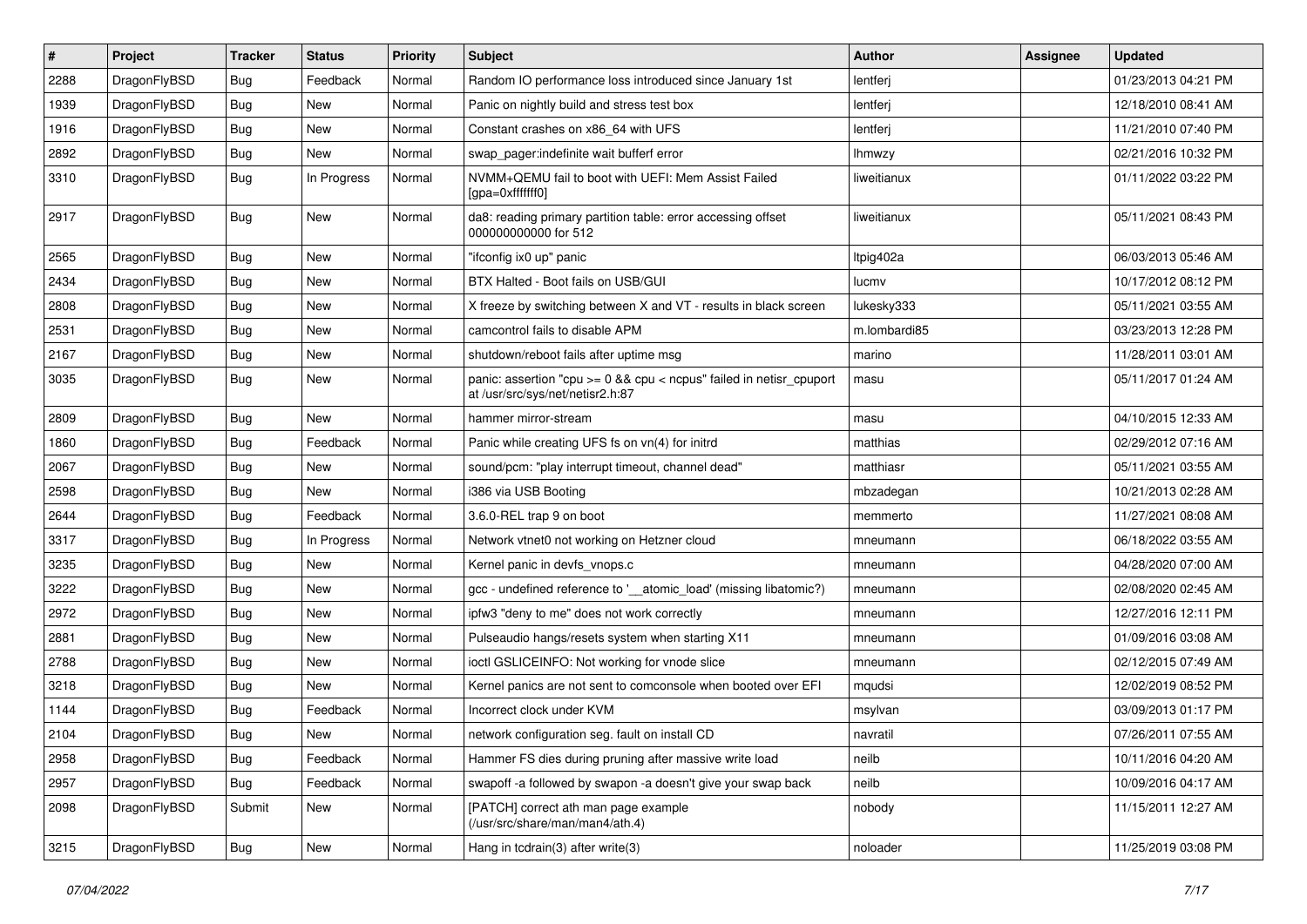| #    | Project      | <b>Tracker</b> | <b>Status</b> | <b>Priority</b> | <b>Subject</b>                                                                                                     | Author                 | Assignee | <b>Updated</b>      |
|------|--------------|----------------|---------------|-----------------|--------------------------------------------------------------------------------------------------------------------|------------------------|----------|---------------------|
| 2622 | DragonFlyBSD | <b>Bug</b>     | <b>New</b>    | Normal          | VAIO FIT15E fn keys support                                                                                        | nonsolosoft            |          | 12/31/2013 01:31 AM |
| 2621 | DragonFlyBSD | <b>Bug</b>     | <b>New</b>    | Normal          | core dump using cdrom                                                                                              | nonsolosoft            |          | 12/27/2013 12:43 AM |
| 2412 | DragonFlyBSD | <b>Bug</b>     | <b>New</b>    | Normal          | wlan0 fails to get address via dholient                                                                            | nonsolosoft            |          | 08/30/2012 05:55 AM |
| 2182 | DragonFlyBSD | Bug            | <b>New</b>    | Normal          | if msk PHY FIFO underrun/overflow                                                                                  | nonsolosoft            |          | 09/03/2012 06:39 AM |
| 1193 | DragonFlyBSD | <b>Bug</b>     | <b>New</b>    | Normal          | kernel doesn't recognize cdrom drive                                                                               | nonsolosoft            |          | 01/25/2014 09:11 PM |
| 3052 | DragonFlyBSD | Bug            | New           | Normal          | panic DragonFly v4.8.1-RELEASE by mounting a malformed NTFS<br>image [64.000]                                      | open.source@ribose.com |          | 08/14/2017 03:22 AM |
| 3051 | DragonFlyBSD | <b>Bug</b>     | <b>New</b>    | Normal          | panic DragonFly v4.8.1-RELEASE by mounting a malformed NTFS<br>image [12.000]                                      | open.source@ribose.com |          | 08/14/2017 03:20 AM |
| 3049 | DragonFlyBSD | Bug            | <b>New</b>    | Normal          | panic DragonFly v4.8.1-RELEASE by mounting a malformed<br>msdosfs image [12.128]                                   | open.source@ribose.com |          | 08/14/2017 02:53 AM |
| 2802 | DragonFlyBSD | Bug            | <b>New</b>    | Normal          | USB Wifi urtwn0 crash from cd boot                                                                                 | opvalues               |          | 03/10/2015 01:07 AM |
| 2799 | DragonFlyBSD | <b>Bug</b>     | New           | Normal          | Fatal trap 12 caused by moused(8) -p /dev/cual0                                                                    | opvalues               |          | 03/04/2015 11:01 PM |
| 3152 | DragonFlyBSD | <b>Bug</b>     | Feedback      | Normal          | Console's size in ttyv0 and single user mode is sticking to 80x25,<br>while ttyv1 can make use of the whole screen | overtime               |          | 02/24/2019 01:08 AM |
| 2874 | DragonFlyBSD | <b>Bug</b>     | <b>New</b>    | Normal          | make world DESTDIR=/emptydir fails                                                                                 | pascii                 |          | 12/25/2015 07:04 AM |
| 2898 | DragonFlyBSD | <b>Bug</b>     | <b>New</b>    | Normal          | <b>HAMMER</b> panic                                                                                                | pavalos                |          | 11/03/2018 07:05 AM |
| 2526 | DragonFlyBSD | <b>Bug</b>     | <b>New</b>    | Normal          | hammer cleanup doesn't run on first day of DST                                                                     | pavalos                |          | 10/18/2016 05:28 PM |
| 2248 | DragonFlyBSD | <b>Bug</b>     | <b>New</b>    | Normal          | sysctl panic                                                                                                       | pavalos                |          | 11/23/2011 06:23 PM |
| 2199 | DragonFlyBSD | Bug            | <b>New</b>    | Normal          | screen segfaults if utmpx isn't present                                                                            | pavalos                |          | 11/15/2011 10:52 PM |
| 2099 | DragonFlyBSD | <b>Bug</b>     | <b>New</b>    | Normal          | page fault panic in vm system                                                                                      | pavalos                |          | 07/10/2011 08:51 AM |
| 2048 | DragonFlyBSD | <b>Bug</b>     | <b>New</b>    | Normal          | panic: ffs sync: rofs mod                                                                                          | pavalos                |          | 04/12/2011 05:45 AM |
| 2008 | DragonFlyBSD | Bug            | <b>New</b>    | Normal          | lwkt_setcpu_remote: td->td_flags 00800621 console flood                                                            | pavalos                |          | 03/06/2011 09:37 PM |
| 1949 | DragonFlyBSD | <b>Bug</b>     | <b>New</b>    | Normal          | iwn panic                                                                                                          | pavalos                |          | 01/30/2011 03:21 AM |
| 3226 | DragonFlyBSD | Bug            | <b>New</b>    | Normal          | Xorg freezes in vm: thread stuck in "objtrm1"                                                                      | peeter                 |          | 04/08/2020 02:10 AM |
| 2970 | DragonFlyBSD | Bug            | <b>New</b>    | Normal          | kernel 4.7: "Is -I" causes panic on UDF filesystem: "bgetvp -<br>overlapping buffer"                               | peeter                 |          | 12/21/2016 02:46 AM |
| 1943 | DragonFlyBSD | Bug            | <b>New</b>    | Normal          | hammer assertion panic                                                                                             | peter                  |          | 12/27/2010 12:45 AM |
| 1990 | DragonFlyBSD | <b>Bug</b>     | <b>New</b>    | Normal          | /mnt too large to mount                                                                                            | peur.neu               |          | 02/16/2011 11:24 PM |
| 1951 | DragonFlyBSD | <b>Bug</b>     | New           | Normal          | dma_timeouts at phyaddr on a good hdd                                                                              | peur.neu               |          | 01/04/2011 07:12 AM |
| 3247 | DragonFlyBSD | Bug            | New           | Normal          | Kernel panic doing nothing much                                                                                    | phma                   |          | 09/12/2020 11:40 PM |
| 2816 | DragonFlyBSD | <b>Bug</b>     | New           | Normal          | A multitasking process being debugged can get stuck                                                                | phma                   |          | 05/19/2015 03:57 AM |
| 2611 | DragonFlyBSD | <b>Bug</b>     | New           | Normal          | Change in IP address results in network not working                                                                | phma                   |          | 12/05/2013 07:55 PM |
| 2557 | DragonFlyBSD | <b>Bug</b>     | New           | Normal          | stock 3.4.1 kernel halts during booting if dm and dm_target_crypt<br>are loaded and RAID controller is present     | phma                   |          | 05/12/2013 10:38 PM |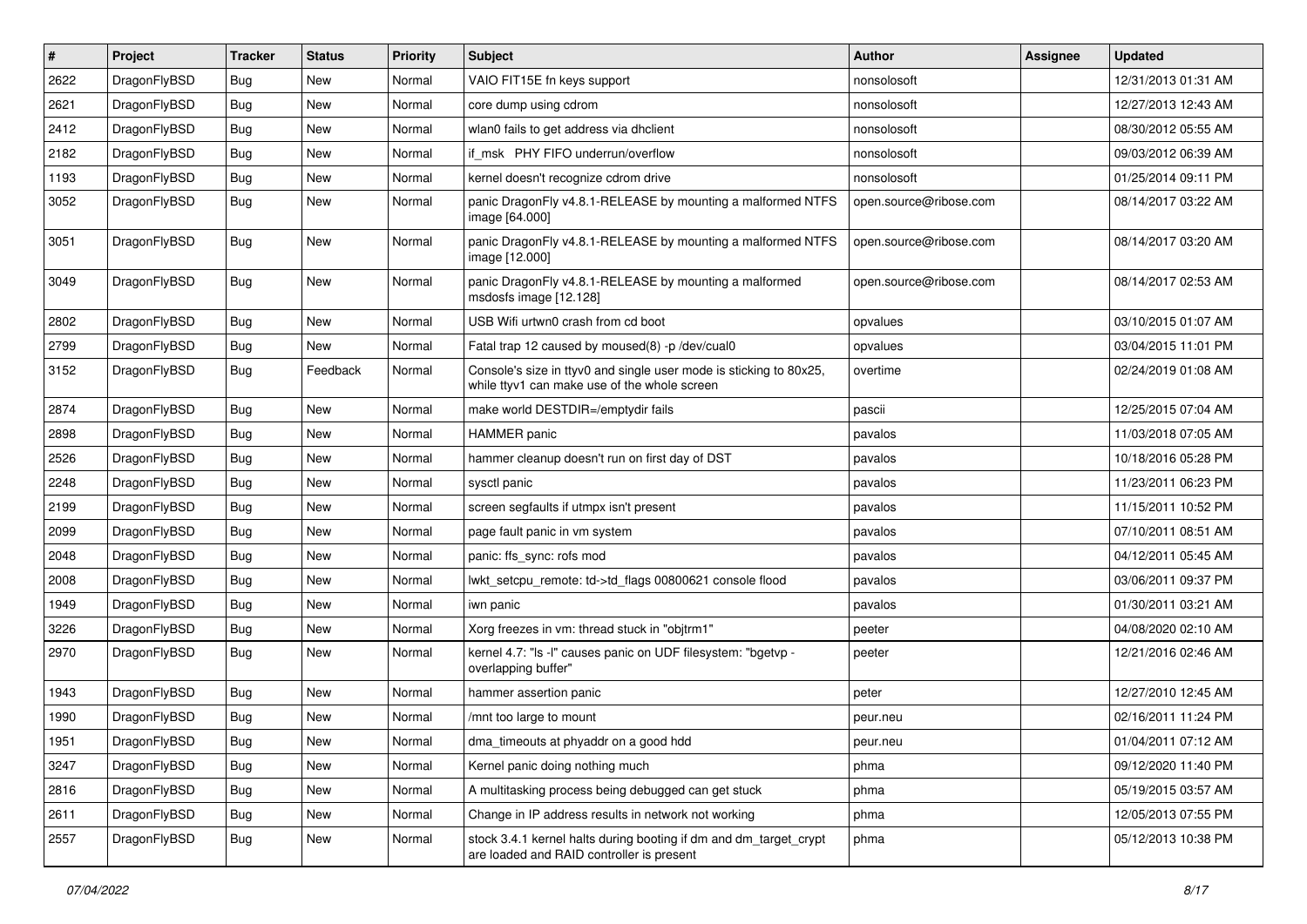| $\vert$ # | Project      | <b>Tracker</b> | <b>Status</b> | <b>Priority</b> | <b>Subject</b>                                                                                                                                                                                    | <b>Author</b> | Assignee | <b>Updated</b>      |
|-----------|--------------|----------------|---------------|-----------------|---------------------------------------------------------------------------------------------------------------------------------------------------------------------------------------------------|---------------|----------|---------------------|
| 2389      | DragonFlyBSD | Bug            | <b>New</b>    | Normal          | computer crashed while listing processes                                                                                                                                                          | phma          |          | 06/18/2012 02:49 PM |
| 2387      | DragonFlyBSD | <b>Bug</b>     | <b>New</b>    | Normal          | hammer ignores -t during dedup                                                                                                                                                                    | phma          |          | 06/17/2012 12:30 PM |
| 2331      | DragonFlyBSD | Bug            | <b>New</b>    | Normal          | reading mouse mode from unopen file descriptor hangs mouse<br>driver                                                                                                                              | phma          |          | 03/14/2012 09:43 AM |
| 2311      | DragonFlyBSD | Bug            | <b>New</b>    | Normal          | Xorg crash having something to do with drm                                                                                                                                                        | phma          |          | 02/22/2012 09:59 AM |
| 2306      | DragonFlyBSD | <b>Bug</b>     | New           | Normal          | a crash starts the kernel debugger in text mode, but just reboots in X                                                                                                                            | phma          |          | 02/11/2012 08:02 PM |
| 1559      | DragonFlyBSD | Bug            | <b>New</b>    | Normal          | kernel trap                                                                                                                                                                                       | phma          |          | 11/27/2021 08:43 AM |
| 3302      | DragonFlyBSD | <b>Bug</b>     | <b>New</b>    | Normal          | Will not boot on System76 Lemur Pro (lemp10)                                                                                                                                                      | piecuch       |          | 11/03/2021 10:21 AM |
| 3298      | DragonFlyBSD | Bug            | <b>New</b>    | Normal          | Running "w" and having logged in via XDM through VNC, "w" prints<br>an extra error message                                                                                                        | piecuch       |          | 10/25/2021 09:16 AM |
| 3239      | DragonFlyBSD | <b>Bug</b>     | <b>New</b>    | Normal          | unable to SIGKILL glitched emacs                                                                                                                                                                  | piecuch       |          | 05/26/2020 03:30 AM |
| 3238      | DragonFlyBSD | Bug            | <b>New</b>    | Normal          | race conditions when printing from vkernel console                                                                                                                                                | piecuch       |          | 05/19/2020 02:50 PM |
| 3245      | DragonFlyBSD | <b>Bug</b>     | <b>New</b>    | Normal          | panic: free: guard1x fail, i915 load from loader.conf                                                                                                                                             | polachok      |          | 08/21/2020 10:36 AM |
| 1101      | DragonFlyBSD | Bug            | Feedback      | Normal          | ohci related panic                                                                                                                                                                                | polachok      |          | 05/11/2021 04:00 AM |
| 1577      | DragonFlyBSD | Bug            | Feedback      | Normal          | panic: assertion: leaf->base.obj_id == ip->obj_id in<br>hammer_ip_delete_range                                                                                                                    | qhwt+dfly     |          | 05/11/2021 04:01 AM |
| 1387      | DragonFlyBSD | <b>Bug</b>     | Feedback      | Normal          | zero-size malloc and ps: kvm_getprocs: Bad address                                                                                                                                                | qhwt+dfly     |          | 05/11/2021 04:00 AM |
| 1368      | DragonFlyBSD | <b>Bug</b>     | In Progress   | Normal          | suspend signal race?                                                                                                                                                                              | qhwt+dfly     |          | 05/11/2021 03:51 AM |
| 570       | DragonFlyBSD | <b>Bug</b>     | Feedback      | Normal          | 1.8.x: ACPI problems                                                                                                                                                                              | qhwt+dfly     |          | 06/02/2014 03:45 AM |
| 1942      | DragonFlyBSD | Bug            | <b>New</b>    | Normal          | locking against myself in getcacheblk()?                                                                                                                                                          | qhwt.dfly     |          | 05/31/2022 02:15 PM |
| 1917      | DragonFlyBSD | Bug            | New           | Normal          | panic: assertion: (RB_EMPTY(&ip->rec_tree) && (ip->flags &<br>HAMMER_INODE_XDIRTY) == 0)    (!RB_EMPTY(&ip->rec_tree)<br>&& (ip->flags & HAMMER_INODE_XDIRTY) != 0) in<br>hammer_flush_inode_done | qhwt.dfly     |          | 11/24/2010 03:23 AM |
| 2371      | DragonFlyBSD | Bug            | <b>New</b>    | Normal          | Timezone problem with America/Sao_Paulo                                                                                                                                                           | raitech       |          | 05/17/2012 01:42 PM |
| 1560      | DragonFlyBSD | Bug            | Feedback      | Normal          | Unable to modify partition table on ThinkPad T61p during install                                                                                                                                  | rehsack       |          | 01/15/2015 08:57 AM |
| 3313      | DragonFlyBSD | Bug            | <b>New</b>    | Normal          | Can't boot from my live USB at all. The kernel loading process<br>hangs.                                                                                                                          | rempas        |          | 06/03/2022 12:16 AM |
| 1836      | DragonFlyBSD | <b>Bug</b>     | <b>New</b>    | Normal          | Incorrect TCP checksum show up in tcpdump                                                                                                                                                         | robgar1       |          | 05/15/2022 11:22 AM |
| 2430      | DragonFlyBSD | Bug            | <b>New</b>    | Normal          | Alternate Password Hash method                                                                                                                                                                    | robin.carey1  |          | 10/07/2012 06:28 AM |
| 2138      | DragonFlyBSD | <b>Bug</b>     | New           | Normal          | > 100% CPU usage                                                                                                                                                                                  | robin.carey1  |          | 09/26/2011 12:20 PM |
| 2626      | DragonFlyBSD | <b>Bug</b>     | New           | Normal          | iwn driver drops with error: "firmware error 'iwn intr: fatal firmware<br>error""                                                                                                                 | rodyaj        |          | 01/09/2014 05:50 AM |
| 2738      | DragonFlyBSD | <b>Bug</b>     | New           | Normal          | Hammer: Strange behavior when trying to recover old version of<br>moved file                                                                                                                      | roland        |          | 11/20/2014 08:02 AM |
| 3141      | DragonFlyBSD | <b>Bug</b>     | New           | Normal          | dhclient blocks boot process                                                                                                                                                                      | rowo          |          | 12/16/2018 11:01 AM |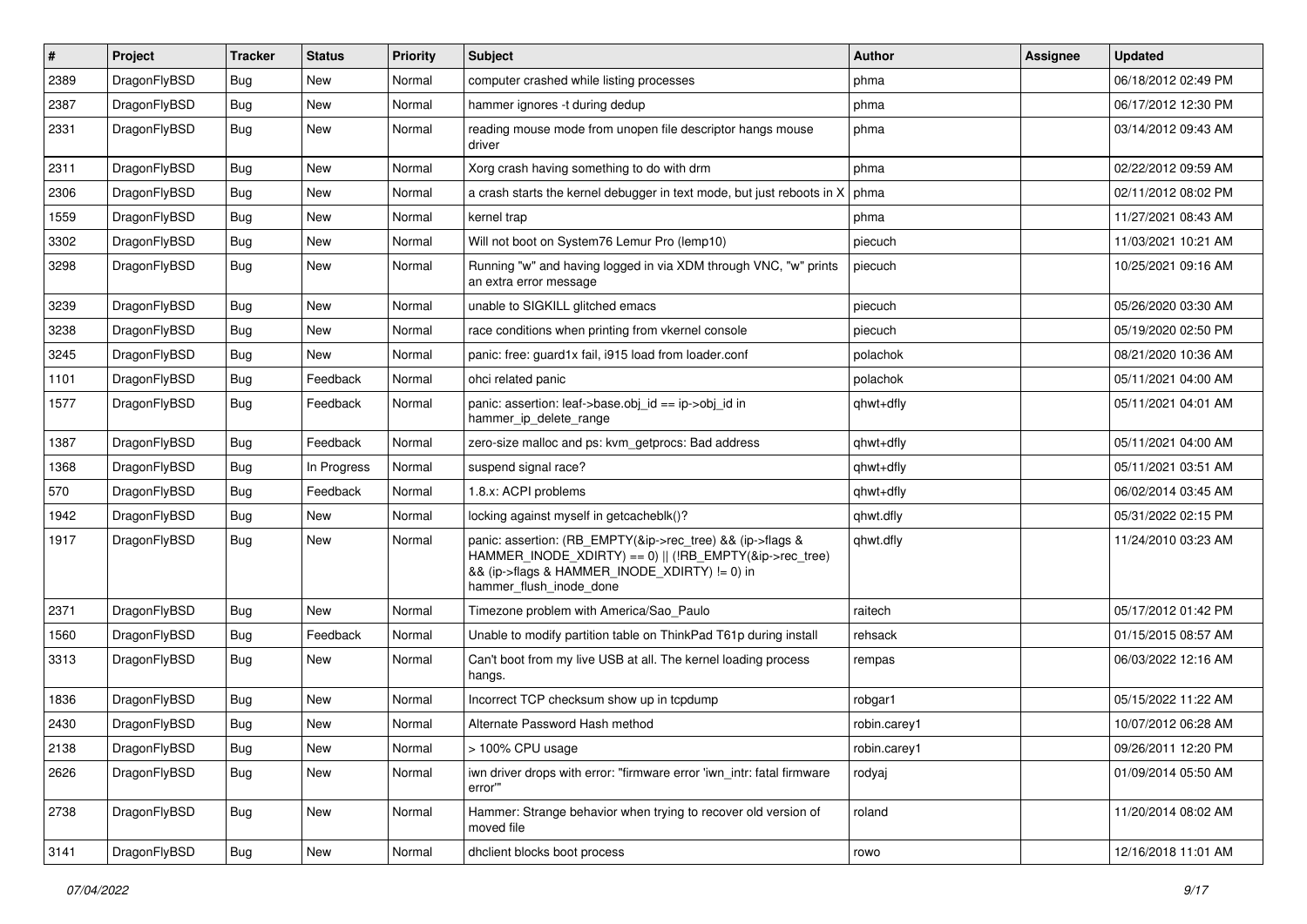| $\pmb{\#}$ | Project      | <b>Tracker</b> | <b>Status</b> | <b>Priority</b> | Subject                                                                                         | Author     | Assignee | <b>Updated</b>      |
|------------|--------------|----------------|---------------|-----------------|-------------------------------------------------------------------------------------------------|------------|----------|---------------------|
| 2080       | DragonFlyBSD | Bug            | New           | Normal          | panic: lockmgr thrd_sleep: called from interrupt, ipi, or hard code<br>section                  | rumcic     |          | 05/30/2011 05:06 PM |
| 2072       | DragonFlyBSD | <b>Bug</b>     | <b>New</b>    | Normal          | Fatal trap 12: stopped at lwkt_send_ipiq3                                                       | rumcic     |          | 05/17/2011 04:12 AM |
| 1975       | DragonFlyBSD | Bug            | New           | Normal          | Applications seg fault in select() and poll()                                                   | rumcic     |          | 05/31/2022 02:58 PM |
| 1874       | DragonFlyBSD | <b>Bug</b>     | New           | Normal          | mpd listening on all IPs, accepting only on one                                                 | rumcic     |          | 05/08/2011 01:01 PM |
| 1873       | DragonFlyBSD | <b>Bug</b>     | New           | Normal          | Panic upon usb mouse detach and reattaching                                                     | rumcic     |          | 02/01/2011 09:53 AM |
| 1580       | DragonFlyBSD | Bug            | Feedback      | Normal          | Panic (Fatal trap 12: page fault while in kernel mode) while playing<br>with pf and netif names | rumcic     |          | 12/21/2018 01:21 AM |
| 1489       | DragonFlyBSD | <b>Bug</b>     | Feedback      | Normal          | panic: ufs_dirbad: bad dir                                                                      | rumcic     |          | 03/10/2013 04:34 AM |
| 1250       | DragonFlyBSD | <b>Bug</b>     | Feedback      | Normal          | Panic upon plugging an USB flash drive into the machine                                         | rumcic     |          | 03/10/2013 05:17 AM |
| 1249       | DragonFlyBSD | Bug            | Feedback      | Normal          | panic: ffs vfree: freeing free inode                                                            | rumcic     |          | 03/10/2013 05:13 AM |
| 1218       | DragonFlyBSD | Bug            | In Progress   | Normal          | panic: assertion: error == 0 in hammer_start_transaction                                        | rumcic     |          | 05/11/2021 04:00 AM |
| 1192       | DragonFlyBSD | Submit         | New           | Normal          | KKASSERTs in sys/kern/uipc_{msg,socket}.c are too strict                                        | rumcic     |          | 05/11/2021 04:07 AM |
| 2316       | DragonFlyBSD | Bug            | New           | Normal          | Ungraceful invalid password handling for adding a new user in the<br>installer                  | rune       |          | 04/27/2012 11:23 PM |
| 3047       | DragonFlyBSD | <b>Bug</b>     | New           | Normal          | HAMMER critical write error                                                                     | samuel     |          | 06/19/2019 09:50 AM |
| 2123       | DragonFlyBSD | Bug            | New           | Normal          | hammer is losing files                                                                          | schmir     |          | 08/30/2011 07:56 PM |
| 2042       | DragonFlyBSD | Bug            | <b>New</b>    | Normal          | kernel panic, when run boot0cfg                                                                 | sepherosa  |          | 05/31/2022 03:01 PM |
| 1944       | DragonFlyBSD | Bug            | New           | Normal          | panic: backing_object 0xdea7b258 was somehow re-referenced<br>during collapse!                  | sepherosa  |          | 12/27/2010 02:06 AM |
| 2933       | DragonFlyBSD | Submit         | New           | Normal          | Remove unix domain socket support from cat(1)                                                   | sevan      |          | 08/01/2016 08:10 PM |
| 2924       | DragonFlyBSD | Bug            | New           | Normal          | cat -v fails to tag characters in extended table with M- prefix with<br>some locales            | sevan      |          | 07/11/2016 07:18 AM |
| 2124       | DragonFlyBSD | Bug            | New           | Normal          | getty repeating too quickly on port /dev/ttyv0                                                  | sgeorge.ml |          | 09/01/2011 04:28 AM |
| 2891       | DragonFlyBSD | Bug            | New           | Normal          | Kernel panic in IEEE802.11 related code                                                         | shamaz     |          | 05/29/2016 05:49 PM |
| 2863       | DragonFlyBSD | Bug            | <b>New</b>    | Normal          | HAMMER synch tid is zero                                                                        | shamaz     |          | 12/12/2015 11:24 PM |
| 2820       | DragonFlyBSD | <b>Bug</b>     | New           | Normal          | TP-Link USB Wi-Fi adapter cannot be reattached to the system                                    | shamaz     |          | 05/22/2015 09:45 PM |
| 1961       | DragonFlyBSD | Bug            | New           | Normal          | Can't create dump from DDB                                                                      | shamaz     |          | 01/29/2011 09:02 PM |
| 1935       | DragonFlyBSD | Bug            | New           | Normal          | mouse does not work after switching between x and console                                       | shamaz     |          | 12/13/2010 10:06 AM |
| 1884       | DragonFlyBSD | <b>Bug</b>     | New           | Normal          | System completely freezes while listening music (devbuf: malloc<br>limit exceeded)              | snamaz     |          | 01/24/2011 05:00 PM |
| 2061       | DragonFlyBSD | <b>Bug</b>     | New           | Normal          | USB keyboard boot panic                                                                         | sjg        |          | 05/04/2012 12:20 AM |
| 1786       | DragonFlyBSD | <b>Bug</b>     | New           | Normal          | Calling NULL function pointer initiates panic loop                                              | sjg        |          | 10/11/2010 05:28 PM |
| 2936       | DragonFlyBSD | <b>Bug</b>     | New           | Normal          | loader.efi crashes while loading kernel                                                         | spaceille  |          | 08/20/2016 06:17 AM |
| 2587       | DragonFlyBSD | <b>Bug</b>     | New           | Normal          | SATA DVD writer not detected by DragonFly                                                       | srussell   |          | 09/04/2020 08:55 AM |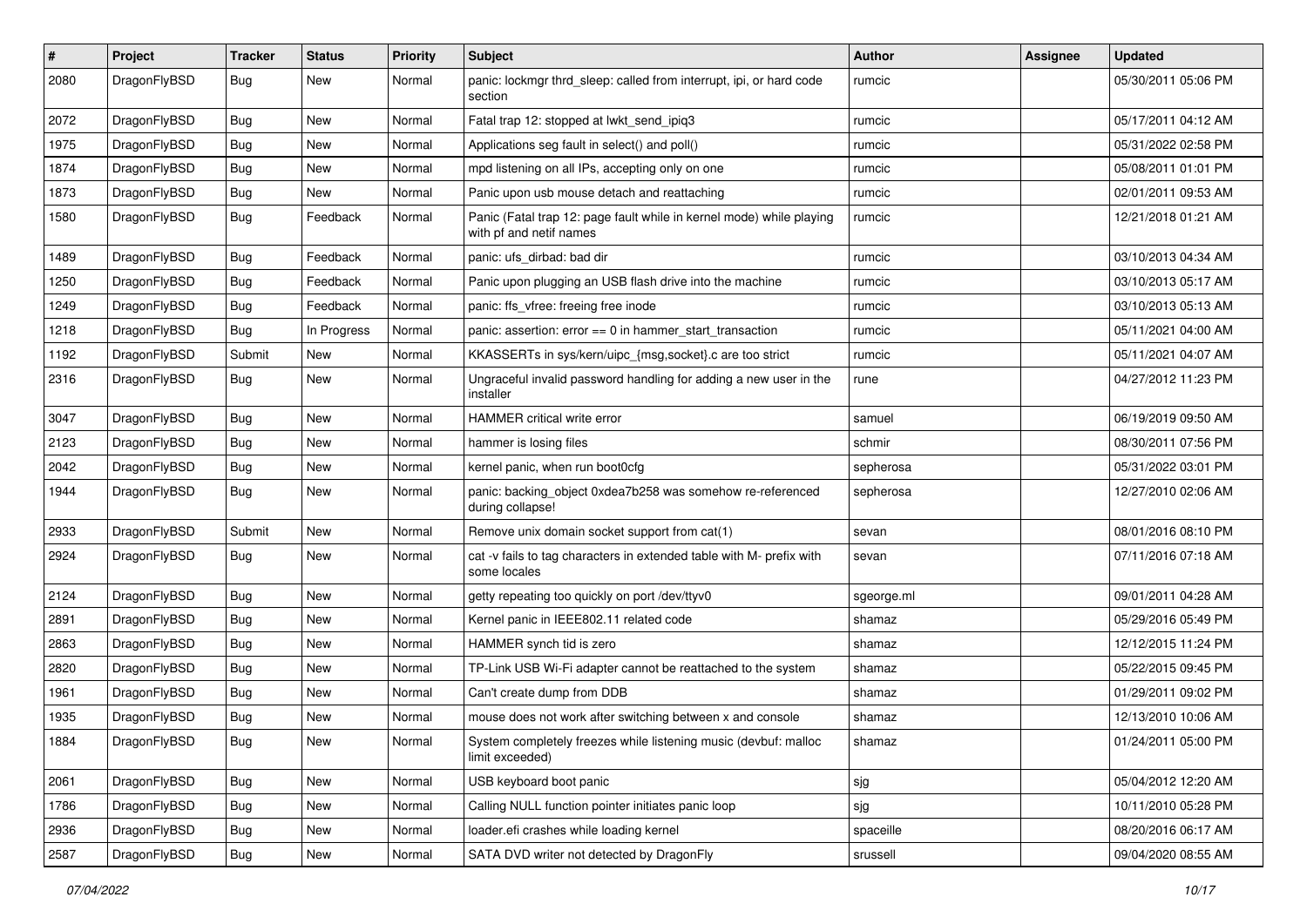| $\vert$ # | Project      | <b>Tracker</b> | <b>Status</b> | <b>Priority</b> | <b>Subject</b>                                                                                           | Author            | Assignee | <b>Updated</b>      |
|-----------|--------------|----------------|---------------|-----------------|----------------------------------------------------------------------------------------------------------|-------------------|----------|---------------------|
| 2586      | DragonFlyBSD | <b>Bug</b>     | <b>New</b>    | Normal          | pf: "modulate" state seems problematic                                                                   | srussell          |          | 09/25/2013 07:36 PM |
| 2077      | DragonFlyBSD | <b>Bug</b>     | <b>New</b>    | Normal          | USB devices conflicting                                                                                  | srussell          |          | 05/17/2011 05:12 PM |
| 2055      | DragonFlyBSD | <b>Bug</b>     | <b>New</b>    | Normal          | $ssh + IPV6 + bridge \Rightarrow connection freezes$                                                     | steve             |          | 04/24/2011 07:13 PM |
| 2004      | DragonFlyBSD | Bug            | <b>New</b>    | Normal          | LWKT_WAIT_IPIQ panic                                                                                     | steve             |          | 03/08/2011 05:46 PM |
| 2082      | DragonFlyBSD | <b>Bug</b>     | <b>New</b>    | Normal          | dfbsd 2.10.1 amd64 - mc port build error with 'bmake bin-install'                                        | sun-doctor        |          | 05/25/2011 07:18 PM |
| 2509      | DragonFlyBSD | <b>Bug</b>     | <b>New</b>    | Normal          | Redefinition of DIRBLKSIZ in restore(8)                                                                  | swildner          |          | 06/04/2022 04:40 AM |
| 1913      | DragonFlyBSD | Bug            | <b>New</b>    | Normal          | panic: assertion: ip->flush_state != HAMMER_FST_FLUSH in<br>hammer_flush_inode_core                      | swildner          |          | 11/20/2010 05:27 PM |
| 1907      | DragonFlyBSD | <b>Bug</b>     | <b>New</b>    | Normal          | Hammer crash in hammer_flusher_flush()                                                                   | swildner          |          | 11/11/2010 05:07 AM |
| 243       | DragonFlyBSD | <b>Bug</b>     | Feedback      | Normal          | weird behavior in the shell                                                                              | swildner          |          | 05/31/2022 02:51 PM |
| 3217      | DragonFlyBSD | <b>Bug</b>     | <b>New</b>    | Normal          | rescue tools: make install fails if rescue folder doesn't exist                                          | dfbsd             |          | 11/27/2019 08:16 PM |
| 3135      | DragonFlyBSD | Submit         | <b>New</b>    | Normal          | Add EVFILT_RECV and EVFILT_SEND                                                                          | tautolog          |          | 05/25/2018 09:59 PM |
| 3036      | DragonFlyBSD | Bug            | <b>New</b>    | Normal          | panic in icmp redirect start() ASSERT IN NETISR(0)                                                       | tautolog          |          | 05/11/2017 07:27 PM |
| 2921      | DragonFlyBSD | Submit         | <b>New</b>    | Normal          | Allow moused to accept userland mouse events                                                             | tautolog          |          | 05/11/2021 04:08 AM |
| 2609      | DragonFlyBSD | Bug            | New           | Normal          | master: panic: assertion<br>"LWKT_TOKEN_HELD_ANY(vm_object_token(object))" failed in<br>swp_pager_lookup | thomas.nikolajsen |          | 11/28/2013 11:36 AM |
| 2436      | DragonFlyBSD | <b>Bug</b>     | New           | Normal          | panic: assertion "lp->lwp_qcpu == dd->cpuid" failed in<br>dfly_acquire_curproc                           | thomas.nikolajsen |          | 01/23/2013 11:07 AM |
| 1984      | DragonFlyBSD | Bug            | New           | Normal          | hammer mount fails after crash - HAMMER: FIFO record bad head<br>signature                               | thomas.nikolajsen |          | 03/08/2011 06:57 PM |
| 2459      | DragonFlyBSD | <b>Bug</b>     | Feedback      | Normal          | apic problems with HP Probook 4510s                                                                      | thowe             |          | 11/27/2021 08:22 AM |
| 3316      | DragonFlyBSD | Bug            | <b>New</b>    | Normal          | hammer2 dirent create() allows creating >1 dirents with the same<br>name                                 | tkusumi           |          | 06/05/2022 12:35 PM |
| 3312      | DragonFlyBSD | Submit         | <b>New</b>    | Normal          | hammer2: redundant chain modify after chain creation                                                     | tkusumi           |          | 05/15/2022 01:35 PM |
| 3269      | DragonFlyBSD | Bug            | In Progress   | Normal          | Is double-buffer'd buf still required by HAMMER2?                                                        | tkusumi           |          | 05/12/2021 04:09 PM |
| 3249      | DragonFlyBSD | <b>Bug</b>     | <b>New</b>    | Normal          | HAMMER2 fsync(2) not working properly                                                                    | tkusumi           |          | 09/21/2020 07:07 AM |
| 3246      | DragonFlyBSD | <b>Bug</b>     | <b>New</b>    | Normal          | HAMMER2 unable to handle ENOSPC properly                                                                 | tkusumi           |          | 09/04/2020 11:11 AM |
| 3184      | DragonFlyBSD | <b>Bug</b>     | <b>New</b>    | Normal          | tsleep(9) return value when PCATCH specified                                                             | tkusumi           |          | 04/03/2019 06:49 AM |
| 3142      | DragonFlyBSD | Submit         | New           | Normal          | lib/libdmsg: Unbreak using new API EVP CIPHER CTX new()                                                  | tkusumi           |          | 07/08/2018 04:18 AM |
| 2857      | DragonFlyBSD | Bug            | New           | Normal          | hammer stalls via bitcoin-qt                                                                             | tkusumi           |          | 11/30/2015 06:52 AM |
| 2812      | DragonFlyBSD | <b>Bug</b>     | New           | Normal          | Panic on Intel DE3815TYKHE                                                                               | tmorp             |          | 05/14/2015 03:14 PM |
| 2473      | DragonFlyBSD | Bug            | New           | Normal          | Kernel crash when trying to up the wpi0 device (Dfly<br>v3.3.0.758.g47388-DEVELOPMENT)                   | tomaz             |          | 02/24/2014 08:50 AM |
| 1282      | DragonFlyBSD | <b>Bug</b>     | Feedback      | Normal          | panic (trap 12) when booting SMP kernel on Atom 330 (dual core)                                          | tomaz.borstnar    |          | 05/11/2021 04:00 AM |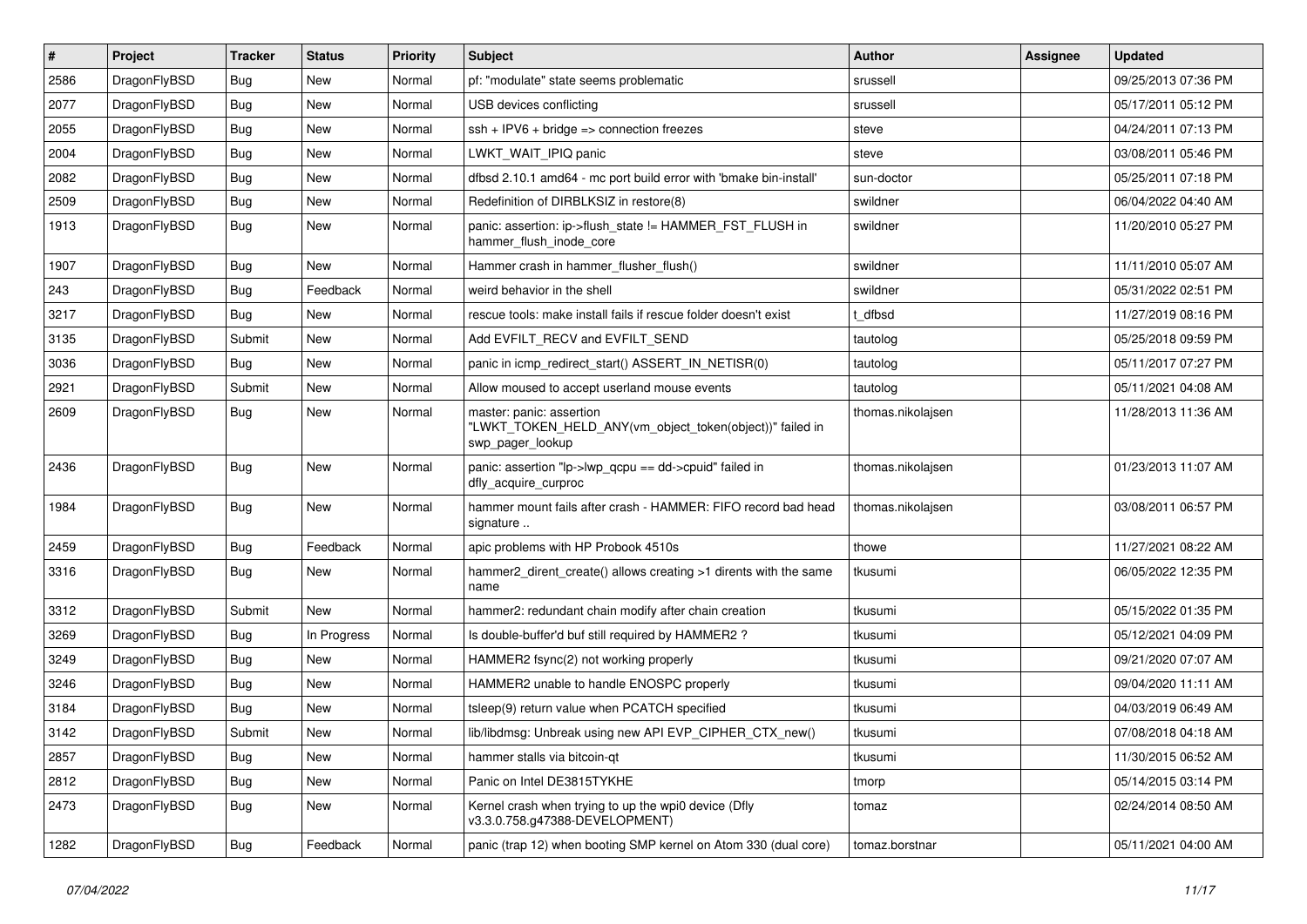| $\vert$ # | <b>Project</b> | <b>Tracker</b> | <b>Status</b> | <b>Priority</b> | <b>Subject</b>                                                                               | <b>Author</b> | Assignee | <b>Updated</b>      |
|-----------|----------------|----------------|---------------|-----------------|----------------------------------------------------------------------------------------------|---------------|----------|---------------------|
| 3319      | DragonFlyBSD   | Bug            | <b>New</b>    | Normal          | setproctitle() calls can change effect of later setproctitle() calls                         | tonyc         |          | 06/29/2022 06:10 PM |
| 3252      | DragonFlyBSD   | Bug            | <b>New</b>    | Normal          | tcsetattr/tcgetattr set errno incorrectly on non-TTY                                         | tonyc         |          | 10/26/2020 09:34 PM |
| 806       | DragonFlyBSD   | Bug            | Feedback      | Normal          | boot error on MacBook                                                                        | tralamazza    |          | 06/04/2022 05:28 AM |
| 3231      | DragonFlyBSD   | Bug            | <b>New</b>    | Normal          | wifi drops on 5.8                                                                            | tse           |          | 04/06/2020 05:08 AM |
| 3225      | DragonFlyBSD   | <b>Bug</b>     | <b>New</b>    | Normal          | nfsd freeze when using gemu                                                                  | tse           |          | 03/17/2020 11:52 AM |
| 3208      | DragonFlyBSD   | <b>Bug</b>     | <b>New</b>    | Normal          | Crash related to nfsd                                                                        | tse           |          | 06/11/2020 05:52 AM |
| 3199      | DragonFlyBSD   | Bug            | <b>New</b>    | Normal          | PFS label not found panic                                                                    | tse           |          | 08/21/2019 03:51 AM |
| 3197      | DragonFlyBSD   | Bug            | <b>New</b>    | Normal          | DragonFly upgrades                                                                           | tse           |          | 04/18/2020 04:18 PM |
| 3170      | DragonFlyBSD   | Bug            | <b>New</b>    | Normal          | repeatable nfsd crash                                                                        | tse           |          | 06/11/2020 05:52 AM |
| 3196      | DragonFlyBSD   | Bug            | <b>New</b>    | Normal          | test issue after redmine upgrade (2)                                                         | tuxillo       |          | 07/05/2019 04:33 AM |
| 3157      | DragonFlyBSD   | Bug            | New           | Normal          | TP-Link UE300 not working in 5.2-RELEASE                                                     | tuxillo       |          | 11/15/2018 02:08 PM |
| 2647      | DragonFlyBSD   | Bug            | <b>New</b>    | Normal          | HAMMER panic on 3.6.0                                                                        | tuxillo       |          | 05/11/2021 03:54 AM |
| 2641      | DragonFlyBSD   | <b>Bug</b>     | <b>New</b>    | Normal          | Panic when loading natapci as module                                                         | tuxillo       |          | 05/11/2021 03:54 AM |
| 2630      | DragonFlyBSD   | <b>Bug</b>     | <b>New</b>    | Normal          | Bring in latest iconv fixes from FreeBSD10 as well as csmapper<br>updates                    | tuxillo       |          | 05/11/2021 03:54 AM |
| 2629      | DragonFlyBSD   | Bug            | <b>New</b>    | Normal          | Replace gcc44 with llvm34, clang34, and libc++                                               | tuxillo       |          | 06/02/2014 02:30 PM |
| 2556      | DragonFlyBSD   | <b>Bug</b>     | Feedback      | Normal          | DragonFly v3.5.0.81.gd3479 - Process signal weirdness                                        | tuxillo       |          | 12/17/2013 03:48 PM |
| 2498      | DragonFlyBSD   | Bug            | New           | Normal          | DFBSD v3.2.2-RELEASE - LIST FIRST(&bp->b dep) == NULL"<br>failed in vfs vmio release         | tuxillo       |          | 05/31/2022 04:09 PM |
| 2351      | DragonFlyBSD   | Bug            | In Progress   | Normal          | DFBSD v3.1.0.579.g44ccf - Stuck during startup, random freezes                               | tuxillo       |          | 04/24/2012 08:21 AM |
| 2345      | DragonFlyBSD   | Bug            | In Progress   | Normal          | DFBSD v3.1.0.457.gd679f - NFS panic on diskless station                                      | tuxillo       |          | 04/07/2012 05:22 PM |
| 2283      | DragonFlyBSD   | Bug            | New           | Normal          | DFBSD DragonFly v2.13.0.957.g4f459 - pmap_release: page<br>should already be gone 0xc27120bc | tuxillo       |          | 01/23/2012 03:03 AM |
| 2282      | DragonFlyBSD   | Bug            | In Progress   | Normal          | gdb segfaults with certain corefiles                                                         | tuxillo       |          | 01/18/2012 04:40 PM |
| 2224      | DragonFlyBSD   | Bug            | New           | Normal          | v2.13.0.291.gaa7ec - Panic on fq while installing world                                      | tuxillo       |          | 11/18/2011 01:40 AM |
| 2171      | DragonFlyBSD   | Bug            | <b>New</b>    | Normal          | DFBSD v2.13.0.151.gdc8442 - panic: assertion "(*ptep &<br>$(PG_MANAGED PG_V)) == PG_V"$      | tuxillo       |          | 11/04/2011 05:06 PM |
| 2166      | DragonFlyBSD   | <b>Bug</b>     | <b>New</b>    | Normal          | DFBSD v2.13.0.109.g05b9d - Strange lockups                                                   | tuxillo       |          | 10/29/2011 11:20 AM |
| 2129      | DragonFlyBSD   | Bug            | <b>New</b>    | Normal          | DFBSD v2.11.0.661.gf9438 i386 - panic: lockmgr thrd_sleep                                    | tuxillo       |          | 09/05/2011 09:49 AM |
| 2084      | DragonFlyBSD   | Bug            | <b>New</b>    | Normal          | DFBSD v2.11.0.242.g4d317 - panic: zone: entry not free                                       | tuxillo       |          | 07/03/2012 01:23 AM |
| 2078      | DragonFlyBSD   | <b>Bug</b>     | <b>New</b>    | Normal          | DFBSD i386 v2.11.0.201.g3ed2f - Panic during installworld into a<br>vn0 device               | tuxillo       |          | 05/19/2011 07:50 PM |
| 1959      | DragonFlyBSD   | Bug            | <b>New</b>    | Normal          | DFBSD v2.9.1.422.gc98f2 - Panic during boot - IPv6 and PF                                    | tuxillo       |          | 01/13/2011 03:37 AM |
| 1867      | DragonFlyBSD   | Bug            | <b>New</b>    | Normal          | it(4) motherboard and fan problems                                                           | tuxillo       |          | 07/08/2011 10:48 AM |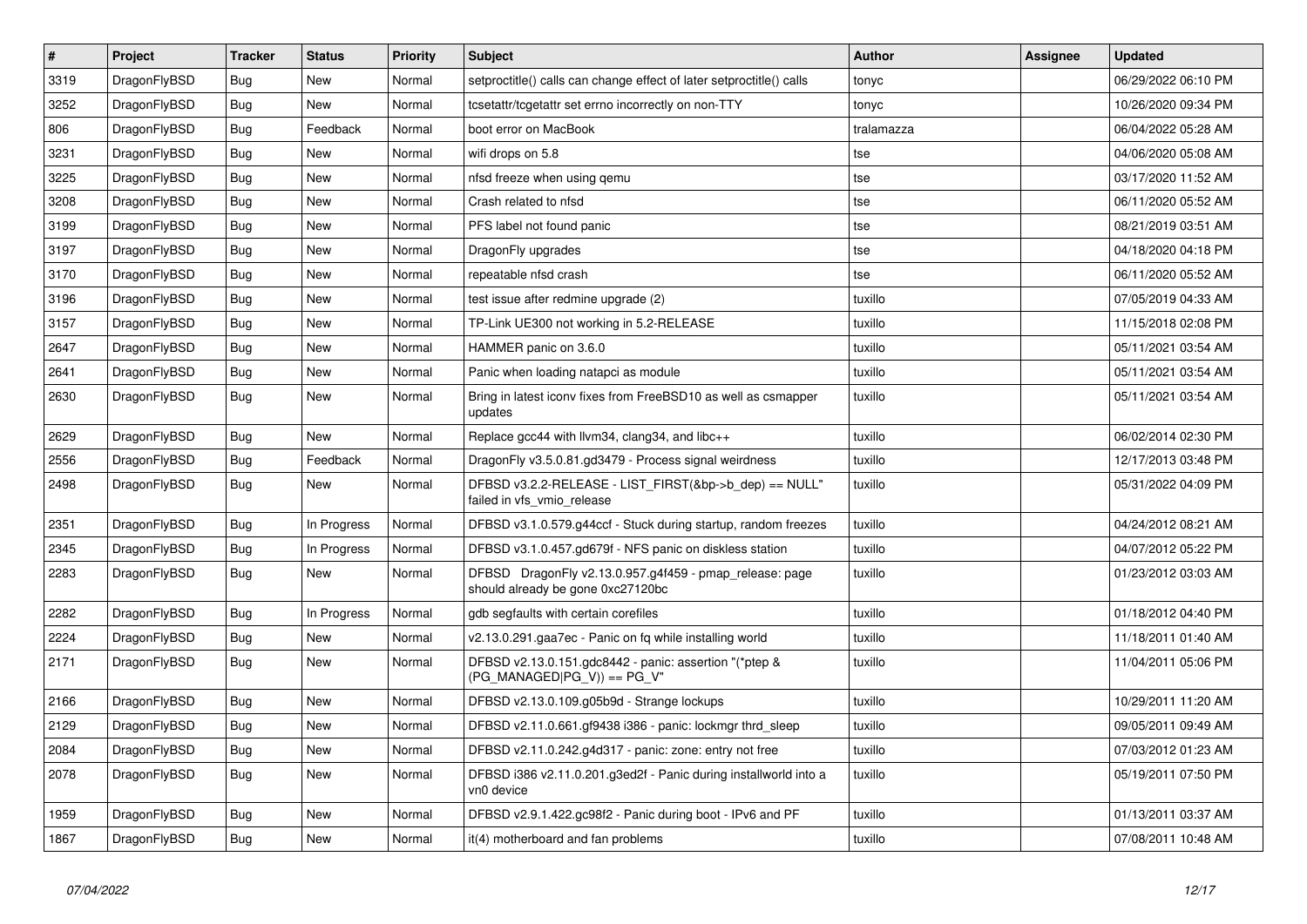| #    | Project      | <b>Tracker</b> | <b>Status</b> | <b>Priority</b> | Subject                                                                                   | <b>Author</b>    | Assignee | <b>Updated</b>      |
|------|--------------|----------------|---------------|-----------------|-------------------------------------------------------------------------------------------|------------------|----------|---------------------|
| 1332 | DragonFlyBSD | <b>Bug</b>     | Feedback      | Normal          | DFBSD 2.2 - Booting usbcdrom/usbsticks on thinkpad hangs on<br>"BTX Halted"               | tuxillo          |          | 05/11/2021 04:00 AM |
| 2490 | DragonFlyBSD | <b>Bug</b>     | New           | Normal          | nmalloc should color addresses to avoid cache bank conflictsw                             | vsrinivas        |          | 06/10/2014 05:51 AM |
| 2489 | DragonFlyBSD | <b>Bug</b>     | New           | Normal          | nmalloc doesn't cache VA for allocations > 8KB                                            | vsrinivas        |          | 06/10/2014 05:51 AM |
| 2360 | DragonFlyBSD | Bug            | In Progress   | Normal          | Wishlist: virtio driver import                                                            | vsrinivas        |          | 06/04/2022 04:16 AM |
| 2154 | DragonFlyBSD | <b>Bug</b>     | New           | Normal          | vkernel copyout() doesn't return EFAULT on error                                          | vsrinivas        |          | 10/20/2011 03:53 AM |
| 2136 | DragonFlyBSD | <b>Bug</b>     | New           | Normal          | socketpair() doesn't free file descriptors on copyout failure                             | vsrinivas        |          | 04/05/2013 09:13 AM |
| 2085 | DragonFlyBSD | <b>Bug</b>     | New           | Normal          | panic: assertion: (m->flags & PG_MAPPED) == 0 in<br>vm_page_free_toq                      | vsrinivas        |          | 06/10/2011 07:48 AM |
| 2081 | DragonFlyBSD | Bug            | Feedback      | Normal          | Panic on device "detach" / "failure"                                                      | vsrinivas        |          | 02/29/2012 07:11 AM |
| 1861 | DragonFlyBSD | <b>Bug</b>     | New           | Normal          | panic via kprintf (lockmgr called in a hard section)                                      | vsrinivas        |          | 10/11/2010 12:56 AM |
| 1749 | DragonFlyBSD | <b>Bug</b>     | In Progress   | Normal          | HAMMER fsstress panic in hammer_flush_inode_core<br>'ip->flush_state != HAMMER_FST_FLUSH' | vsrinivas        |          | 05/11/2021 04:06 AM |
| 1744 | DragonFlyBSD | <b>Bug</b>     | In Progress   | Normal          | HAMMER fsstress panic in hammer setup child callback                                      | vsrinivas        |          | 05/11/2021 04:05 AM |
| 1661 | DragonFlyBSD | <b>Bug</b>     | In Progress   | Normal          | panic on password entry mount smb filesystem                                              | vsrinivas        |          | 11/27/2021 08:29 AM |
| 2886 | DragonFlyBSD | <b>Bug</b>     | New           | Normal          | dragonfly mail agent: sending a testmail causes high system load                          | worf             |          | 02/05/2016 05:53 AM |
| 2287 | DragonFlyBSD | <b>Bug</b>     | New           | Normal          | HAMMER(ROOT) Illegal UNDO TAIL signature at<br>300000001967c000                           | y0n3t4n1         |          | 11/07/2018 01:22 AM |
| 2840 | DragonFlyBSD | <b>Bug</b>     | New           | Normal          | wrong voltage is reported                                                                 | yellowrabbit2010 |          | 09/11/2015 06:09 PM |
| 604  | DragonFlyBSD | <b>Bug</b>     | In Progress   | Normal          | 1.8.1-RELEASE - clock runs fast on mainboard ASUS P5A-B                                   | yeti             |          | 05/11/2021 03:55 AM |
| 2324 | DragonFlyBSD | <b>Bug</b>     | <b>New</b>    | Normal          | natacotrol support > 2TB not working even after the ftigeot patch                         | zenny            |          | 03/03/2012 01:00 AM |
| 3224 | DragonFlyBSD | <b>Bug</b>     | New           | Normal          | Kernel panic when trying to ping6                                                         | zhtw             |          | 03/08/2020 08:55 AM |
| 1430 | DragonFlyBSD | <b>Bug</b>     | <b>New</b>    | Normal          | Buggy w(1)?                                                                               | hasso            | alexh    | 11/24/2010 08:09 AM |
| 2353 | DragonFlyBSD | Bug            | In Progress   | Normal          | panic: assertion "gd->gd_spinlocks_wr == 0" failed in<br>bsd4_schedulerclock              | jaydg            | alexh    | 11/28/2012 01:57 AM |
| 2100 | DragonFlyBSD | Bug            | Feedback      | Normal          | devfs related panic                                                                       | sepherosa        | alexh    | 07/10/2011 02:29 PM |
| 3154 | DragonFlyBSD | Submit         | <b>New</b>    | Normal          | Update serial handling in bootloader                                                      | ddegroot         | dillon   | 11/06/2018 11:21 PM |
| 2819 | DragonFlyBSD | Bug            | In Progress   | Normal          | Random micro system freezes after a week of uptime                                        | ftigeot          | dillon   | 08/16/2015 08:46 PM |
| 2037 | DragonFlyBSD | Bug            | Feedback      | Normal          | Panic Bad link elm while building packages                                                | ftigeot          | dillon   | 04/21/2011 07:20 AM |
| 1411 | DragonFlyBSD | <b>Bug</b>     | Feedback      | Normal          | Burning doesn't work with ahci(4)                                                         | hasso            | dillon   | 05/11/2021 04:00 AM |
| 2092 | DragonFlyBSD | <b>Bug</b>     | New           | Normal          | Panic: Bad link elm 0x next->prev != elm                                                  | masterblaster    | dillon   | 12/04/2011 12:49 PM |
| 3031 | DragonFlyBSD | Submit         | In Progress   | Normal          | Update drm/radeon to Linux 4.7.10 as much as possible                                     | davshao          | ftigeot  | 08/19/2021 12:33 PM |
| 1593 | DragonFlyBSD | <b>Bug</b>     | Feedback      | Normal          | panic: assertion: $ccb == ap > ap$ err $ccb$ in ahci put err $ccb$                        | ftigeot          | ftigeot  | 05/15/2022 05:09 AM |
| 1946 | DragonFlyBSD | <b>Bug</b>     | <b>New</b>    | Normal          | ieee80211 panic                                                                           | pavalos          | josepht  | 01/27/2011 06:00 PM |
| 1964 | DragonFlyBSD | Bug            | New           | Normal          | iwn (panic assertion : wlan_assert_serialized)                                            | sjmm.ptr         | josepht  | 02/01/2011 12:57 PM |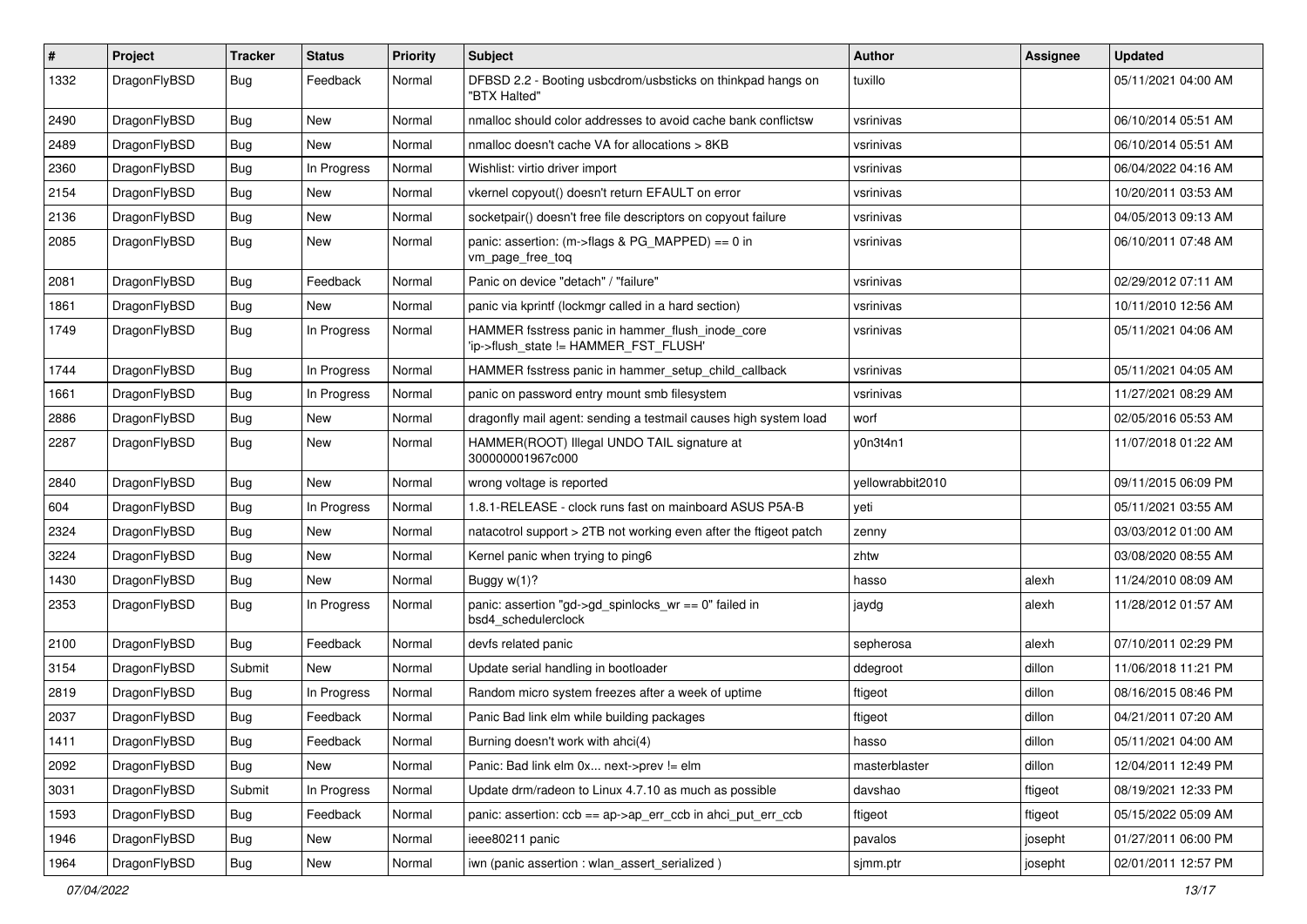| #    | Project      | <b>Tracker</b> | <b>Status</b> | <b>Priority</b> | Subject                                                                                                                                                  | <b>Author</b>    | <b>Assignee</b> | <b>Updated</b>      |
|------|--------------|----------------|---------------|-----------------|----------------------------------------------------------------------------------------------------------------------------------------------------------|------------------|-----------------|---------------------|
| 1969 | DragonFlyBSD | Bug            | New           | Normal          | pf-related network problem                                                                                                                               | pavalos          | lentferj        | 02/01/2011 06:57 PM |
| 2549 | DragonFlyBSD | Bug            | In Progress   | Normal          | netgraph7: Kernel page fault.                                                                                                                            | russiane39       | nant            | 05/10/2013 11:20 PM |
| 2746 | DragonFlyBSD | Bug            | New           | Normal          | some fraction of xterms started from the xmonad window manager<br>get killed with SIGALRM                                                                | isenmann         | profmakx        | 12/28/2014 02:51 AM |
| 2822 | DragonFlyBSD | <b>Bug</b>     | <b>New</b>    | Normal          | USB 3.0 stick throws "reading primary partition table: error<br>accessing offset 000[] for 152" error, while the stick works on any<br>other OS I tested | revuwa           | profmakx        | 06/29/2015 05:56 AM |
| 168  | DragonFlyBSD | Bug            | In Progress   | Normal          | Livelocked limit engaged while trying to setup IPW wireless                                                                                              | mschacht         | sepherosa       | 05/11/2021 04:05 AM |
| 1769 | DragonFlyBSD | Bug            | New           | Normal          | panic: assertion: tp->tt_msg->tt_cpuid == mycpuid in<br>tcp_callout_active                                                                               | pavalos          | sjg             | 05/15/2022 11:07 AM |
| 1302 | DragonFlyBSD | Bug            | In Progress   | Normal          | Checkpoint regression?                                                                                                                                   | sjg              | sjg             | 07/10/2013 05:22 PM |
| 2265 | DragonFlyBSD | Bug            | New           | Normal          | mbsrtowcs does not properly handle invalid mbstate t in ps                                                                                               | c.turner1        | swildner        | 01/10/2012 07:56 PM |
| 341  | DragonFlyBSD | Bug            | New           | Normal          | Vinum erroneously repors devices as busy                                                                                                                 | corecode         | swildner        | 01/21/2012 04:50 AM |
| 2585 | DragonFlyBSD | <b>Bug</b>     | New           | Normal          | Dfly 3.4.3 on ESXi 5.1, HP Smart Array P410 passthrough<br>recognised, but not functioning                                                               | yggdrasil        | swildner        | 05/09/2022 08:14 AM |
| 2438 | DragonFlyBSD | Submit         | Feedback      | Normal          | <b>TRIM</b> fixes                                                                                                                                        | Anonymous        | tuxillo         | 05/11/2021 03:45 AM |
| 1397 | DragonFlyBSD | <b>Bug</b>     | Feedback      | Normal          | jobs -I output inconsistency when called from script                                                                                                     | Anonymous        | tuxillo         | 05/15/2022 05:07 AM |
| 1390 | DragonFlyBSD | <b>Bug</b>     | In Progress   | Normal          | Use id_t type for {get,set}priority()                                                                                                                    | Anonymous        | tuxillo         | 07/05/2019 02:18 AM |
| 1700 | DragonFlyBSD | Submit         | In Progress   | Normal          | skip boot2 menu on <enter></enter>                                                                                                                       | Johannes.Hofmann | tuxillo         | 05/15/2022 08:35 AM |
| 1921 | DragonFlyBSD | <b>Bug</b>     | In Progress   | Normal          | we miss mlockall                                                                                                                                         | alexh            | tuxillo         | 06/18/2022 04:08 AM |
| 1587 | DragonFlyBSD | <b>Bug</b>     | Feedback      | Normal          | can't gdb across fork                                                                                                                                    | corecode         | tuxillo         | 05/11/2021 03:54 AM |
| 1584 | DragonFlyBSD | <b>Bug</b>     | In Progress   | Normal          | can't use ssh from jail: debug1: read_passphrase: can't open<br>/dev/tty: Device busy                                                                    | corecode         | tuxillo         | 05/11/2021 03:53 AM |
| 1583 | DragonFlyBSD | <b>Bug</b>     | In Progress   | Normal          | panic: assertion: cursor->trans->sync_lock_refs > 0 in<br>hammer_recover_cursor                                                                          | corecode         | tuxillo         | 05/11/2021 03:53 AM |
| 1556 | DragonFlyBSD | <b>Bug</b>     | <b>New</b>    | Normal          | many processes stuck in "hmrrcm", system unusable                                                                                                        | corecode         | tuxillo         | 05/11/2021 03:52 AM |
| 1547 | DragonFlyBSD | Bug            | In Progress   | Normal          | disklabel64 automatic sizing                                                                                                                             | corecode         | tuxillo         | 05/11/2021 03:52 AM |
| 1528 | DragonFlyBSD | Bug            | In Progress   | Normal          | ktrace does not show proper return values for pipe(2)                                                                                                    | corecode         | tuxillo         | 05/11/2021 03:52 AM |
| 1475 | DragonFlyBSD | <b>Bug</b>     | In Progress   | Normal          | kernel blocks with low memory and syscons setting a high res mode<br>/ scrollback                                                                        | corecode         | tuxillo         | 05/11/2021 03:52 AM |
| 1474 | DragonFlyBSD | <b>Bug</b>     | New           | Normal          | ithread 1 unexpectedly rescheduled                                                                                                                       | corecode         | tuxillo         | 05/11/2021 03:52 AM |
| 1469 | DragonFlyBSD | Bug            | In Progress   | Normal          | Hammer history security concern                                                                                                                          | corecode         | tuxillo         | 05/11/2021 03:52 AM |
| 1442 | DragonFlyBSD | Bug            | New           | Normal          | blocking SIGSEGV and triggering a segment violation produces an<br>all CPU consuming process                                                             | corecode         | tuxillo         | 05/11/2021 03:52 AM |
| 1440 | DragonFlyBSD | <b>Bug</b>     | New           | Normal          | ptrace/gdb doesn't work after process blocks SIGTRAP                                                                                                     | corecode         | tuxillo         | 05/11/2021 03:52 AM |
| 1287 | DragonFlyBSD | <b>Bug</b>     | Feedback      | Normal          | altq configuration doesn't work                                                                                                                          | corecode         | tuxillo         | 05/11/2021 03:51 AM |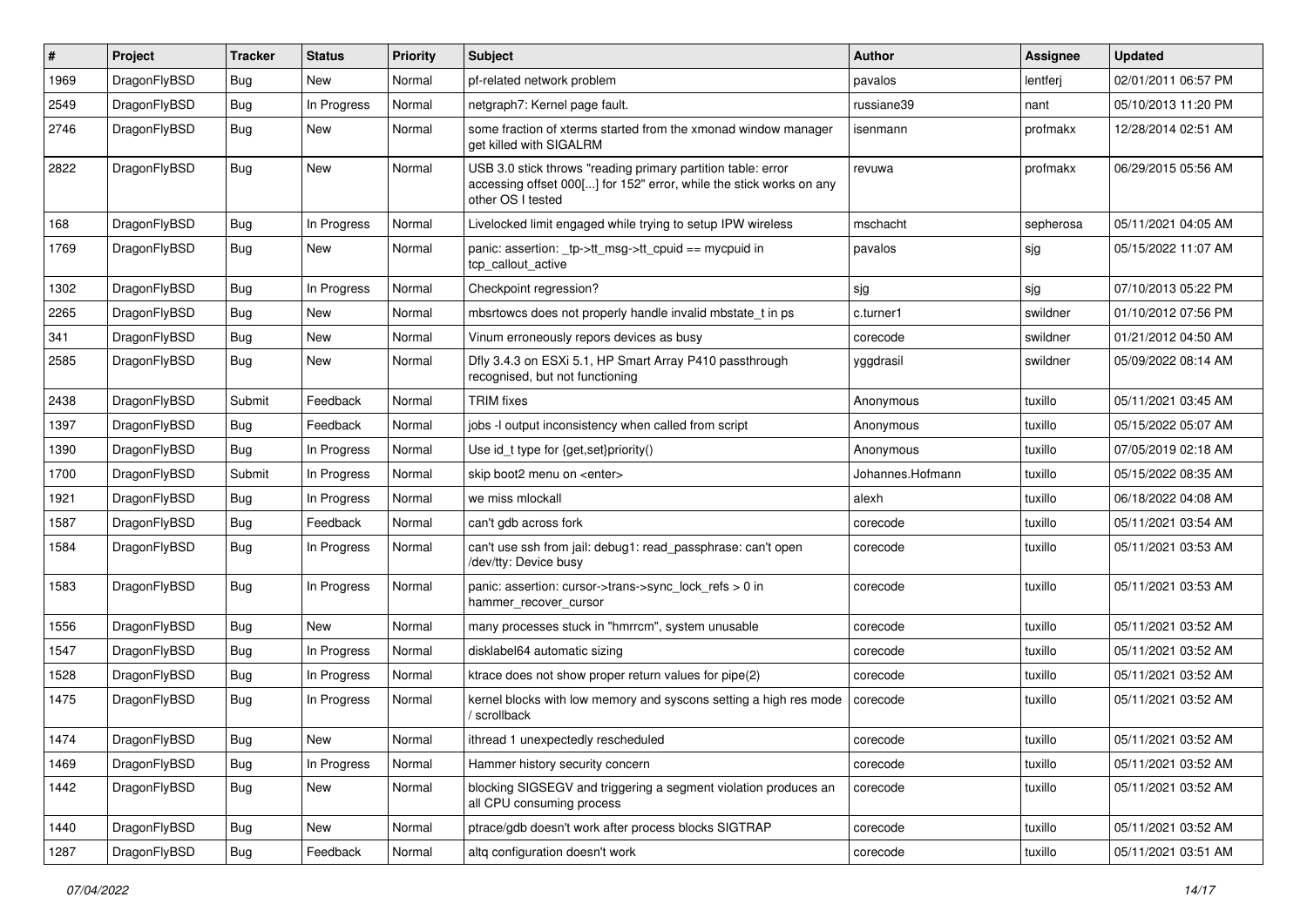| #    | Project      | <b>Tracker</b> | <b>Status</b> | <b>Priority</b> | Subject                                                                                                                                                     | <b>Author</b>     | Assignee  | <b>Updated</b>      |
|------|--------------|----------------|---------------|-----------------|-------------------------------------------------------------------------------------------------------------------------------------------------------------|-------------------|-----------|---------------------|
| 1030 | DragonFlyBSD | <b>Bug</b>     | In Progress   | Normal          | msdosfs umount panic                                                                                                                                        | corecode          | tuxillo   | 05/11/2021 03:51 AM |
| 911  | DragonFlyBSD | <b>Bug</b>     | Feedback      | Normal          | kldload/kernel linker can exceed malloc reserve and panic system                                                                                            | corecode          | tuxillo   | 05/11/2021 03:51 AM |
| 901  | DragonFlyBSD | <b>Bug</b>     | Feedback      | Normal          | route show needs to get data from all cpus                                                                                                                  | corecode          | tuxillo   | 05/11/2021 03:50 AM |
| 847  | DragonFlyBSD | <b>Bug</b>     | Feedback      | Normal          | processes getting stuck on mount point                                                                                                                      | corecode          | tuxillo   | 05/11/2021 03:50 AM |
| 781  | DragonFlyBSD | <b>Bug</b>     | In Progress   | Normal          | fdisk uses wrong geometry on usb flash drives                                                                                                               | corecode          | tuxillo   | 05/11/2021 03:50 AM |
| 742  | DragonFlyBSD | <b>Bug</b>     | In Progress   | Normal          | umount problems with multiple mounts                                                                                                                        | corecode          | tuxillo   | 06/25/2022 04:02 AM |
| 731  | DragonFlyBSD | <b>Bug</b>     | New           | Normal          | system freeze on "slice too large"                                                                                                                          | corecode          | tuxillo   | 06/25/2022 04:01 AM |
| 3145 | DragonFlyBSD | Submit         | In Progress   | Normal          | Update libelf to FreeBSD 12 current and build as base library usable<br>by ports                                                                            | davshao           | tuxillo   | 08/20/2021 03:58 PM |
| 2717 | DragonFlyBSD | Submit         | Feedback      | Normal          | Out of range numeric handling                                                                                                                               | dclink            | tuxillo   | 05/11/2021 04:08 AM |
| 2416 | DragonFlyBSD | <b>Bug</b>     | New           | Normal          | ".' entry can be removed on mounted nfs filesystem                                                                                                          | ftigeot           | tuxillo   | 06/03/2014 04:40 AM |
| 3028 | DragonFlyBSD | <b>Bug</b>     | In Progress   | Normal          | installer: confusion of set/get disk encryption passphrase dialogs                                                                                          | liweitianux       | tuxillo   | 06/03/2022 05:13 PM |
| 1293 | DragonFlyBSD | <b>Bug</b>     | New           | Normal          | 2.2.1-REL Installer Request                                                                                                                                 | mk                | tuxillo   | 05/11/2021 04:00 AM |
| 2496 | DragonFlyBSD | <b>Bug</b>     | New           | Normal          | NTFS malloc limit exceeded                                                                                                                                  | plasmob           | tuxillo   | 02/19/2013 08:47 AM |
| 1876 | DragonFlyBSD | <b>Bug</b>     | New           | Normal          | devfs in jail + logging out from console(ttyv1+) -> panic                                                                                                   | qhwt.dfly         | tuxillo   | 05/31/2022 03:24 PM |
| 998  | DragonFlyBSD | <b>Bug</b>     | In Progress   | Normal          | Unconfiguring a vn while it is mounted                                                                                                                      | rumcic            | tuxillo   | 05/11/2021 04:00 AM |
| 3160 | DragonFlyBSD | Submit         | In Progress   | Normal          | State the implementation difference in pkill/pgrep manual                                                                                                   | sevan             | tuxillo   | 06/03/2022 05:15 PM |
| 1579 | DragonFlyBSD | <b>Bug</b>     | Feedback      | Normal          | dfly 2.4.1 does not like HP DL360G4p and Smart Array 6400 with<br>MSA <sub>20</sub>                                                                         | tomaz.borstnar    | tuxillo   | 06/02/2014 02:44 PM |
| 3314 | DragonFlyBSD | <b>Bug</b>     | <b>New</b>    | Normal          | Bring virtio_console(4) from FreeBSD                                                                                                                        | tuxillo           | tuxillo   | 05/29/2022 08:24 AM |
| 3295 | DragonFlyBSD | <b>Bug</b>     | In Progress   | Normal          | Adapt devel/libvirt for nvmm                                                                                                                                | tuxillo           | tuxillo   | 11/03/2021 04:56 PM |
| 2358 | DragonFlyBSD | Bug            | In Progress   | Normal          | DFBSD v3.0.2.32.g928ca - panic: hammer: insufficient undo FIFO<br>space!                                                                                    | tuxillo           | tuxillo   | 05/10/2021 02:50 AM |
| 3318 | DragonFlyBSD | Bug            | In Progress   | Normal          | Segmenation fault when a process resumed with checkpt exits                                                                                                 | zabolekar         | tuxillo   | 06/18/2022 08:24 AM |
| 3089 | DragonFlyBSD | <b>Bug</b>     | In Progress   | Normal          | vtnet(4) - disable TCP checksum offload by default                                                                                                          | jlane             | vadaszi   | 05/11/2021 04:14 AM |
| 2391 | DragonFlyBSD | Bug            | In Progress   | Normal          | System lock with ahci and acpi enabled on ATI RS690 chipset with<br>SMB600 sata controller                                                                  | jorisgio          | vadaszi   | 06/03/2015 03:51 PM |
| 2577 | DragonFlyBSD | Bug            | New           | Normal          | virtio-blk iops performance is cpu limited on high end devices                                                                                              | $g$ js278         | vsrinivas | 08/01/2013 02:28 PM |
| 2370 | DragonFlyBSD | Bug            | New           | Normal          | panic: ffs_valloc: dup alloc                                                                                                                                | marino            | vsrinivas | 02/01/2013 09:28 AM |
| 2113 | DragonFlyBSD | <b>Bug</b>     | New           | Normal          | nmalloc threaded program fork leak                                                                                                                          | vsrinivas         | vsrinivas | 08/11/2011 07:25 PM |
| 3194 | DragonFlyBSD | Bug            | New           | High            | Hammer kernel crash on mirror-stream of PFS after upgrade<br>(assertion "cursor->flags &<br>HAMMER_CURSOR_ITERATE_CHECK" failed in<br>hammer_btree_iterate) | Anonymous         |           | 06/29/2019 01:32 PM |
| 3240 | DragonFlyBSD | Bug            | New           | High            | compile error because of openssl with /usr/dports/security/rhash for<br>mysql 8 install                                                                     | <b>UlasSAYGIN</b> |           | 06/04/2020 08:05 AM |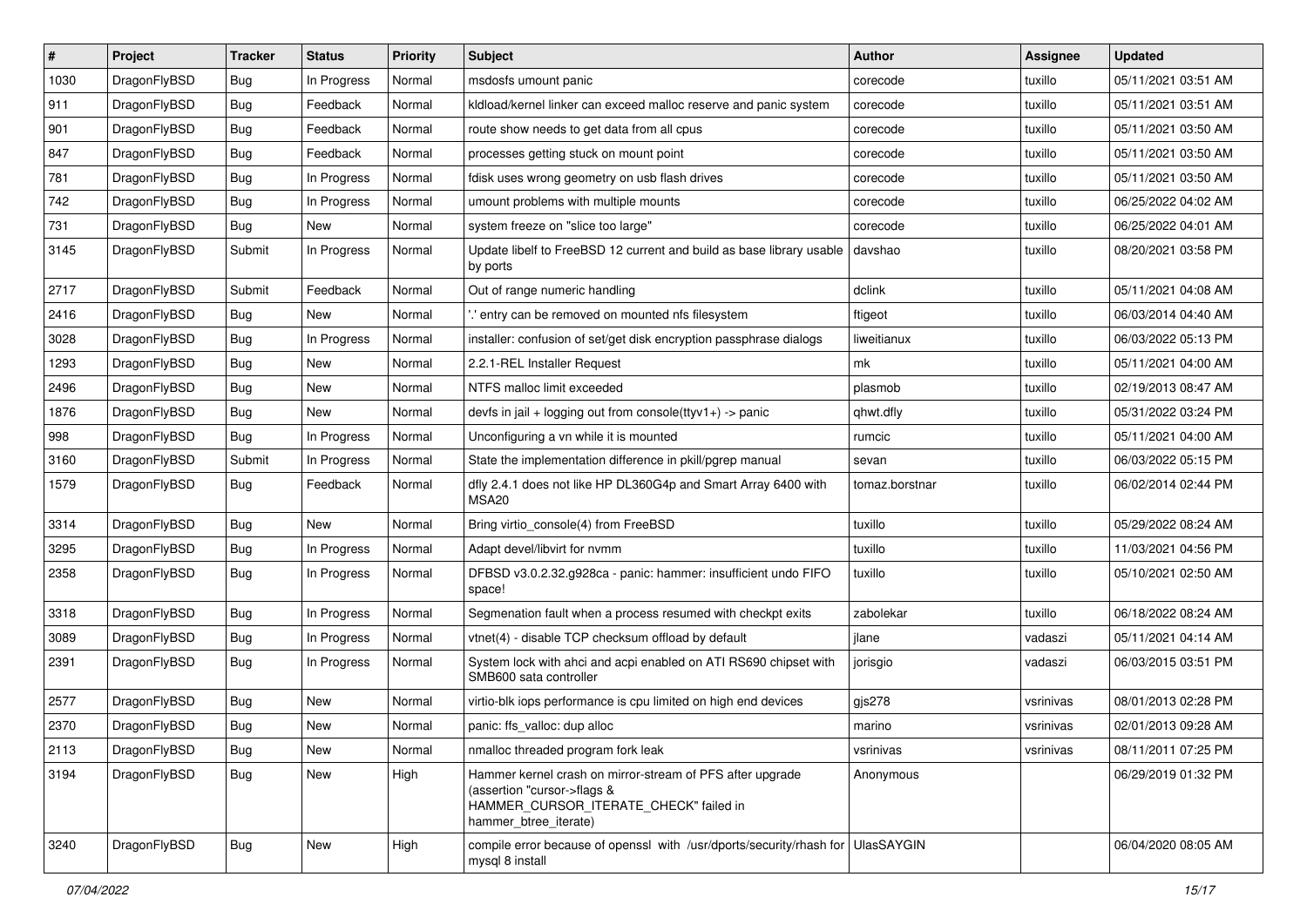| #    | Project      | <b>Tracker</b> | <b>Status</b> | <b>Priority</b> | Subject                                                                                                                      | <b>Author</b>     | Assignee  | <b>Updated</b>      |
|------|--------------|----------------|---------------|-----------------|------------------------------------------------------------------------------------------------------------------------------|-------------------|-----------|---------------------|
| 2736 | DragonFlyBSD | <b>Bug</b>     | <b>New</b>    | High            | kernel panics on acpi_timer_probe function                                                                                   | cnb               |           | 05/11/2021 03:55 AM |
| 2657 | DragonFlyBSD | <b>Bug</b>     | New           | High            | Needs acl to migrate our servers                                                                                             | ferney            |           | 03/31/2014 11:37 AM |
| 884  | DragonFlyBSD | <b>Bug</b>     | In Progress   | High            | Performance/memory problems under filesystem IO load                                                                         | hasso             |           | 05/11/2021 03:50 AM |
| 2421 | DragonFlyBSD | Bug            | <b>New</b>    | High            | Kernel panic: vm_fault: page 0xc0f70000 not busy!                                                                            | lentferj          |           | 10/03/2012 08:16 AM |
| 3111 | DragonFlyBSD | Bug            | In Progress   | High            | Mouse lags every second heavily under X11                                                                                    | mneumann          |           | 12/12/2017 09:46 PM |
| 2117 | DragonFlyBSD | Bug            | New           | High            | ACPI and/or bce(4) problem with 2.11.0.673.g0d557 on HP DL380<br>G6                                                          | pauska            |           | 08/22/2011 10:15 AM |
| 2547 | DragonFlyBSD | <b>Bug</b>     | New           | High            | crashed while doing a dry run of pkg rolling-replace                                                                         | phma              |           | 04/18/2013 10:40 PM |
| 2396 | DragonFlyBSD | Bug            | Feedback      | High            | Latest 3.1 development version core dumps while destroying master<br><b>PFS</b>                                              | sgeorge           |           | 01/23/2013 04:10 PM |
| 2347 | DragonFlyBSD | Bug            | Feedback      | High            | Hammer PFSes destroy does not give back full space allocated to<br><b>PFS</b>                                                | sgeorge           |           | 07/19/2012 01:11 AM |
| 3129 | DragonFlyBSD | <b>Bug</b>     | <b>New</b>    | High            | Kernel panic with 5.2.0 on A2SDi-4C-HLN4F                                                                                    | stateless         |           | 04/24/2018 12:50 AM |
| 2915 | DragonFlyBSD | <b>Bug</b>     | New           | High            | Hammer mirror-copy problem                                                                                                   | t dfbsd           |           | 08/25/2016 05:28 AM |
| 2296 | DragonFlyBSD | <b>Bug</b>     | In Progress   | High            | panic: assertion "m->wire_count > 0" failed                                                                                  | thomas.nikolajsen |           | 08/30/2012 06:09 AM |
| 3266 | DragonFlyBSD | Bug            | New           | High            | Filesystems broken due to "KKASSERT(count &<br>TOK COUNTMASK);"                                                              | tkusumi           |           | 03/15/2021 01:21 PM |
| 2930 | DragonFlyBSD | <b>Bug</b>     | <b>New</b>    | High            | 'objcache' causes panic during 'nfs_readdir'                                                                                 | tofergus          |           | 07/26/2016 01:09 PM |
| 2140 | DragonFlyBSD | <b>Bug</b>     | New           | High            | hammer io delallocate panic with 'duplicate entry' message                                                                   | ttw               |           | 10/07/2011 12:22 PM |
| 2638 | DragonFlyBSD | <b>Bug</b>     | Feedback      | High            | Fix machdep.pmap_mmu_optimize                                                                                                | tuxillo           |           | 05/11/2021 04:07 AM |
| 2495 | DragonFlyBSD | <b>Bug</b>     | New           | High            | DFBSD v3.3.0.960.g553fe7 - ocnt != 0" failed in<br>prop_object_release                                                       | tuxillo           |           | 05/31/2022 04:08 PM |
| 2071 | DragonFlyBSD | Bug            | New           | High            | Panic on assertion: $(int)(\text{flg}\text{-}\text{seq}\text{-}\text{seq})$ > 0 in hammer_flusher_flush<br>after inode error | vsrinivas         |           | 06/12/2011 07:59 AM |
| 1185 | DragonFlyBSD | <b>Bug</b>     | New           | High            | need a tool to merge changes into /etc                                                                                       | wa1ter            |           | 02/18/2014 06:02 AM |
| 3124 | DragonFlyBSD | <b>Bug</b>     | <b>New</b>    | High            | DragonFlyBSD 5.0.2 with Hammer2 with UEFI install doesn't boot                                                               | wiesl             |           | 06/18/2019 05:07 AM |
| 1920 | DragonFlyBSD | <b>Bug</b>     | New           | High            | system hangs                                                                                                                 | zhtw              |           | 11/22/2010 08:59 AM |
| 1831 | DragonFlyBSD | Bug            | Feedback      | High            | HAMMER "malloc limit exceeded" panic                                                                                         | eocallaghan       | dillon    | 06/04/2022 04:38 AM |
| 2870 | DragonFlyBSD | <b>Bug</b>     | New           | High            | Broken text and icons when glamor acceleration is used                                                                       | 375gnu            | ftigeot   | 01/31/2016 12:13 AM |
| 2825 | DragonFlyBSD | Bug            | <b>New</b>    | High            | 3x dholient = hanging system (objoache exhausted)                                                                            | jaccovonb         | sepherosa | 05/11/2021 03:55 AM |
| 1198 | DragonFlyBSD | Bug            | New           | High            | DDB loops panic in db read bytes                                                                                             | corecode          | tuxillo   | 05/11/2021 03:51 AM |
| 3205 | DragonFlyBSD | <b>Bug</b>     | Feedback      | High            | Go compiler net test failing                                                                                                 | t_dfbsd           | tuxillo   | 05/10/2021 02:45 AM |
| 2828 | DragonFlyBSD | <b>Bug</b>     | New           | High            | On AMD APUs and Bulldozer CPUs, the machdep.cpu_idle_hlt<br>sysctl should be 3 by default                                    | vadaszi           | vadaszi   | 05/11/2021 04:07 AM |
| 2499 | DragonFlyBSD | Bug            | In Progress   | Urgent          | DRAGONFLY 3 2 lockd not responding correctly                                                                                 | Nerzhul           |           | 01/22/2013 12:47 PM |